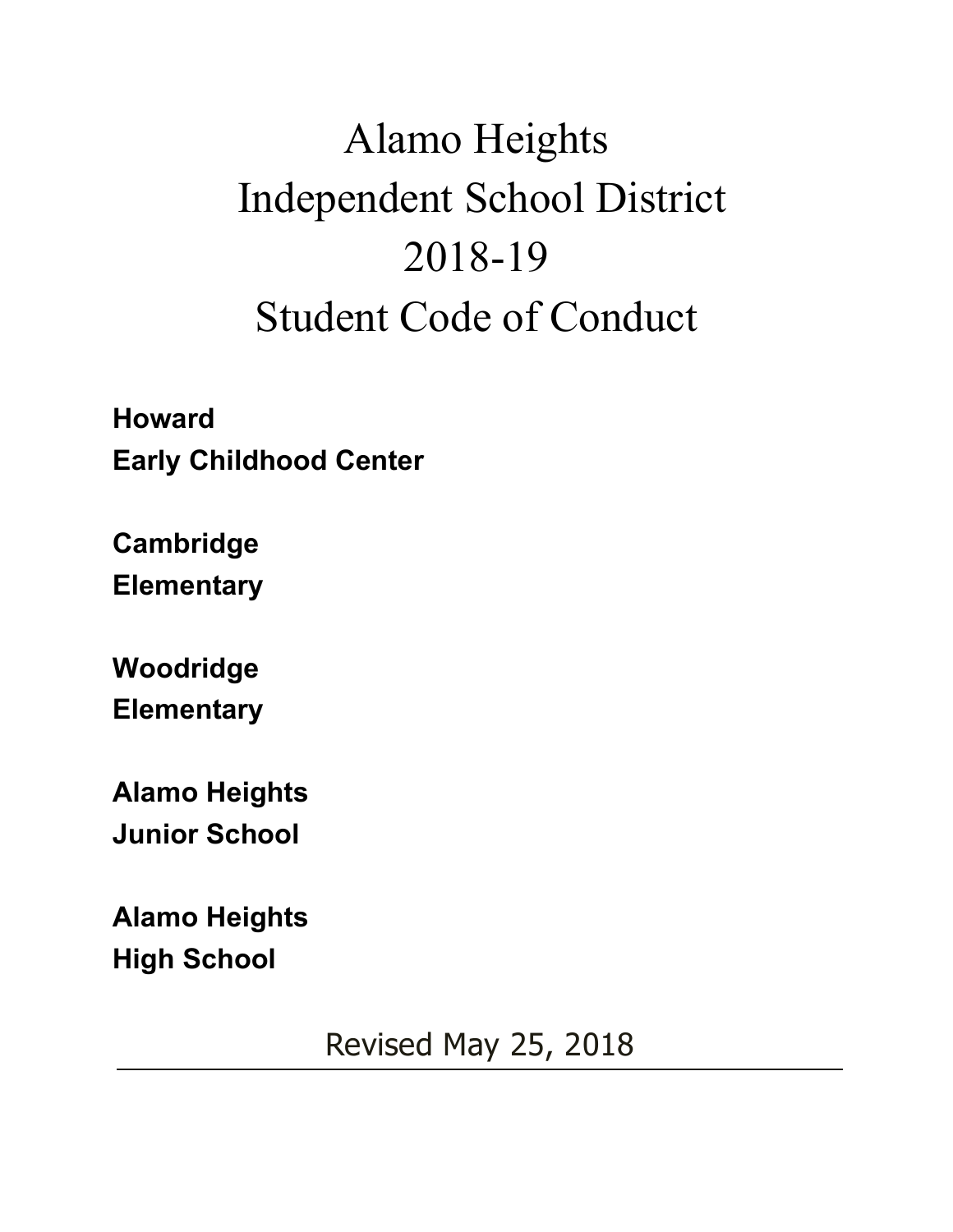# **Table of Contents**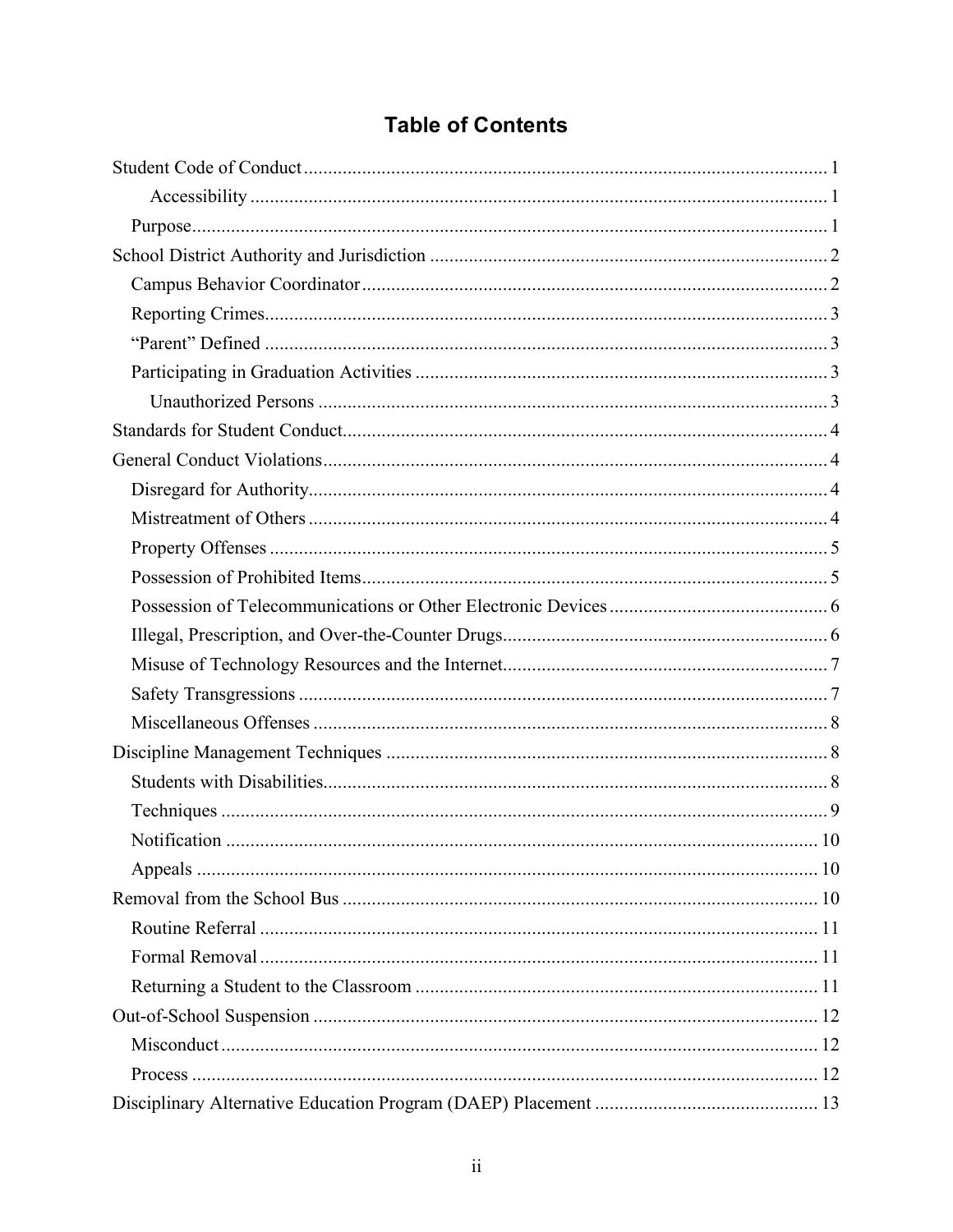| Discretionary Placement: Misconduct That May Result in DAEP Placement  13 |  |
|---------------------------------------------------------------------------|--|
|                                                                           |  |
| Mandatory Placement: Misconduct That Requires DAEP Placement  14          |  |
|                                                                           |  |
|                                                                           |  |
|                                                                           |  |
|                                                                           |  |
|                                                                           |  |
|                                                                           |  |
|                                                                           |  |
|                                                                           |  |
|                                                                           |  |
|                                                                           |  |
|                                                                           |  |
|                                                                           |  |
|                                                                           |  |
|                                                                           |  |
|                                                                           |  |
|                                                                           |  |
|                                                                           |  |
|                                                                           |  |
|                                                                           |  |
|                                                                           |  |
|                                                                           |  |
|                                                                           |  |
|                                                                           |  |
|                                                                           |  |
|                                                                           |  |
|                                                                           |  |
|                                                                           |  |
|                                                                           |  |
|                                                                           |  |
|                                                                           |  |
|                                                                           |  |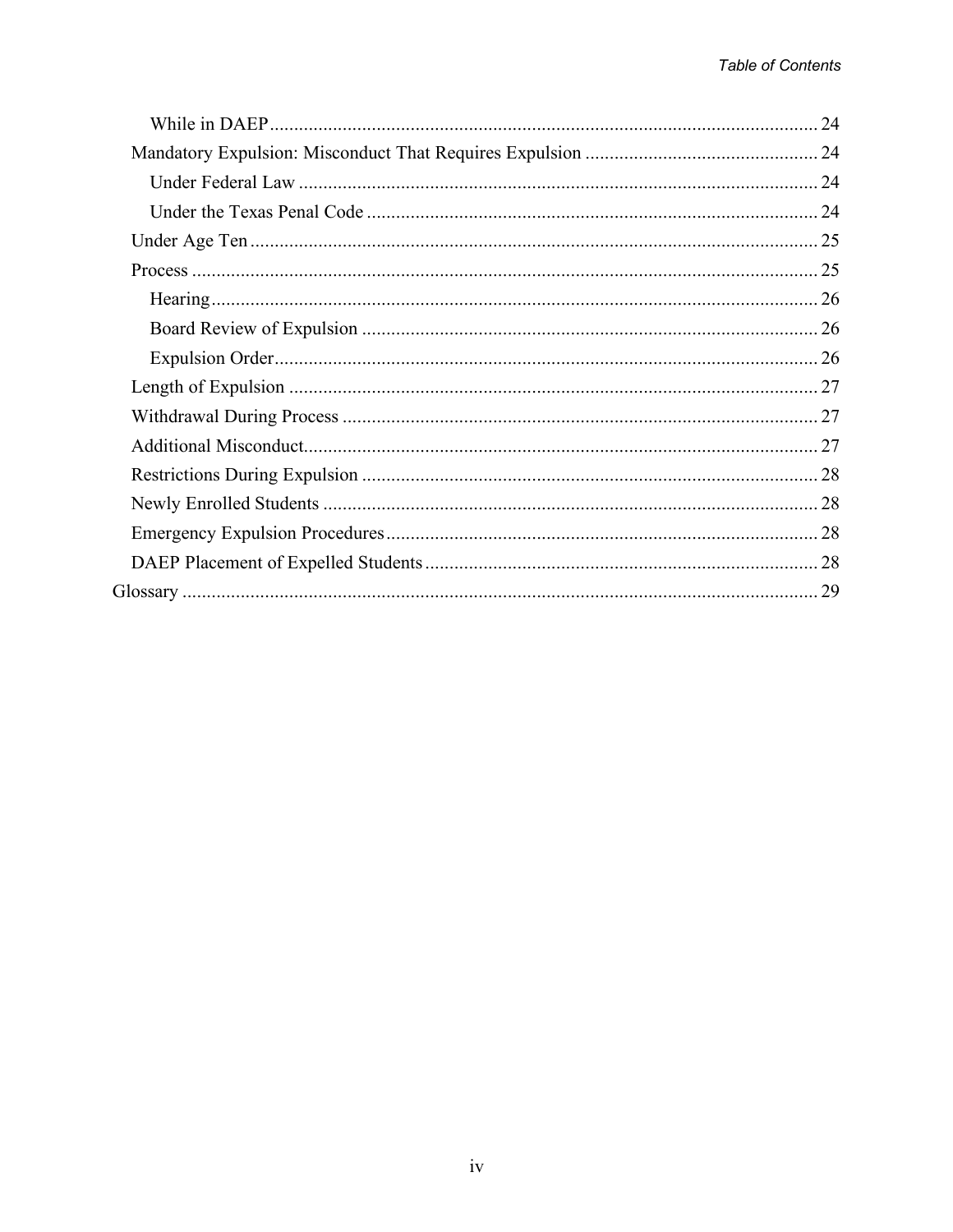# **Student Code of Conduct**

#### **Accessibility**

If you have difficulty accessing the information in this document because of disability, please contact Dr. Frank Alfaro, Assistant Superintendent for Secondary Education, at 210-832-5954.

## **Purpose**

The Student Code of Conduct ("Code") is the district's response to the requirements of Chapter 37 of the Texas Education Code.

The Code provides methods and options for managing students in the classroom and on school grounds, disciplining students, and preventing and intervening in student discipline problems.

The law requires the district to define misconduct that may—or must—result in a range of specific disciplinary consequences including removal from a regular classroom or campus, outof-school suspension, placement in a disciplinary alternative education program (DAEP), placement in a juvenile justice alternative education program (JJAEP), or expulsion from school.

This Student Code of Conduct has been adopted by the Alamo Heights ISD Board of Trustees and developed with the advice of the district-level committee. This Code provides information to parents and students regarding standards of conduct, consequences of misconduct, and procedures for administering discipline. It remains in effect during summer school and at all school-related events and activities outside the school year until an updated version adopted by the board becomes effective for the next school year.

In accordance with state law, the Code shall be posted at each school campus or shall be available for review at the office of the campus principal. Additionally, the Code shall be available at the office of the principal and posted on the district's website. Parents shall be notified of any conduct violation that may result in a student being suspended, placed in a DAEP or JJAEP, expelled, or taken into custody by a law enforcement officer under Chapter 37 of the Education Code.

Because the Student Code of Conduct is adopted by the district's board of trustees, it has the force of policy; therefore, in case of conflict between the Code and the Student Handbook, the Code shall prevail.

**Please note:** The discipline of students with disabilities who are eligible for services under federal law (Individuals with Disabilities Education Act and Section 504 of the Rehabilitation Act of 1973) is subject to the provisions of those laws.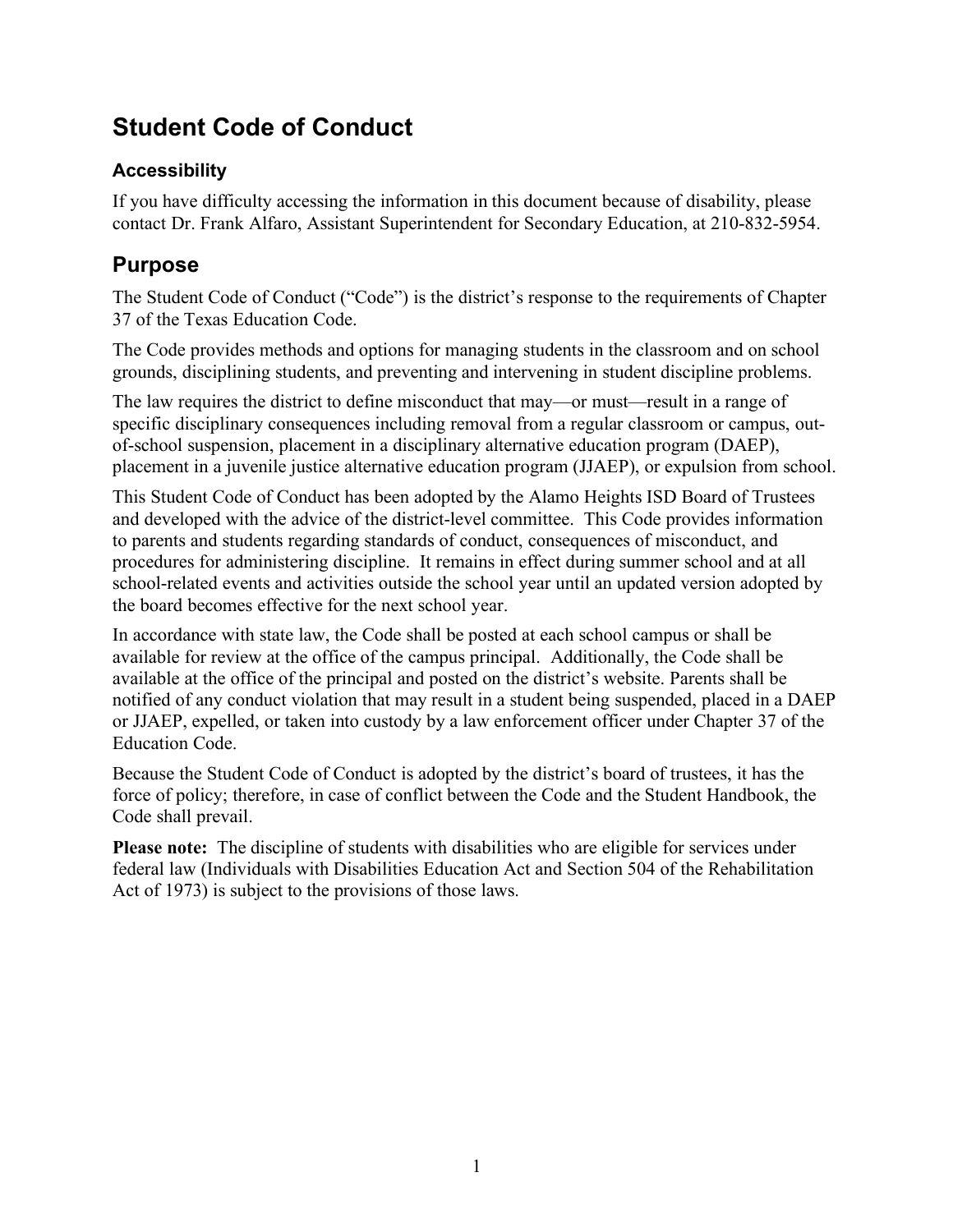# **School District Authority and Jurisdiction**

## **Campus Behavior Coordinator**

House Bill (HB) 1842, passed in the 84th Texas Legislative Session, provides an opportunity for Texas public school districts to modify state requirements at the local level to better meet the needs of their unique student populations, in order to prepare them for success and lifelong learning.

As allowed by HB 1842, AHISD abstains from the state requirement that each school have a designated campus behavior coordinator. AHISD's approach to discipline is more collaborative, with multiple people providing emotional and social support to students, rather than just one person, through our efforts with Positive Behavior Interventions and Support (PBIS) and restorative discipline practices. Exemption from this requirement will allow the option of increasing collaboration in regard to student discipline, as outlined in the AHISD Student Code of Conduct.

School rules and the authority of the district to administer discipline apply whenever the interest of the district is involved, on or off school grounds, in conjunction with or independent of classes and school-sponsored activities.

The district has disciplinary authority over a student:

- 1. During the regular school day and while the student is going to and from school or a school-sponsored or school-related activity on district transportation;
- 2. During lunch periods in which a student is allowed to leave campus;
- 3. While the student is in attendance at any school-related activity, regardless of time or location;
- 4. For any school-related misconduct, regardless of time or location;
- 5. When retaliation against a school employee, board member, or volunteer occurs or is threatened, regardless of time or location;
- 6. When a student engages in cyberbullying, as provided by Education Code 37.0832;
- 7. When criminal mischief is committed on or off school property or at a school-related event;
- 8. For certain offenses committed within 300 feet of school property as measured from any point on the school's real property boundary line;
- 9. For certain offenses committed while on school property or while attending a schoolsponsored or school-related activity of another district in Texas;
- 10. When the student commits a felony, as provided by Education Code 37.006 or 37.0081; and
- 11. When the student is required to register as a sex offender.

The district has the right to search a vehicle driven to school by a student and parked on school property whenever there is reasonable cause to believe it contains articles or materials prohibited by the district.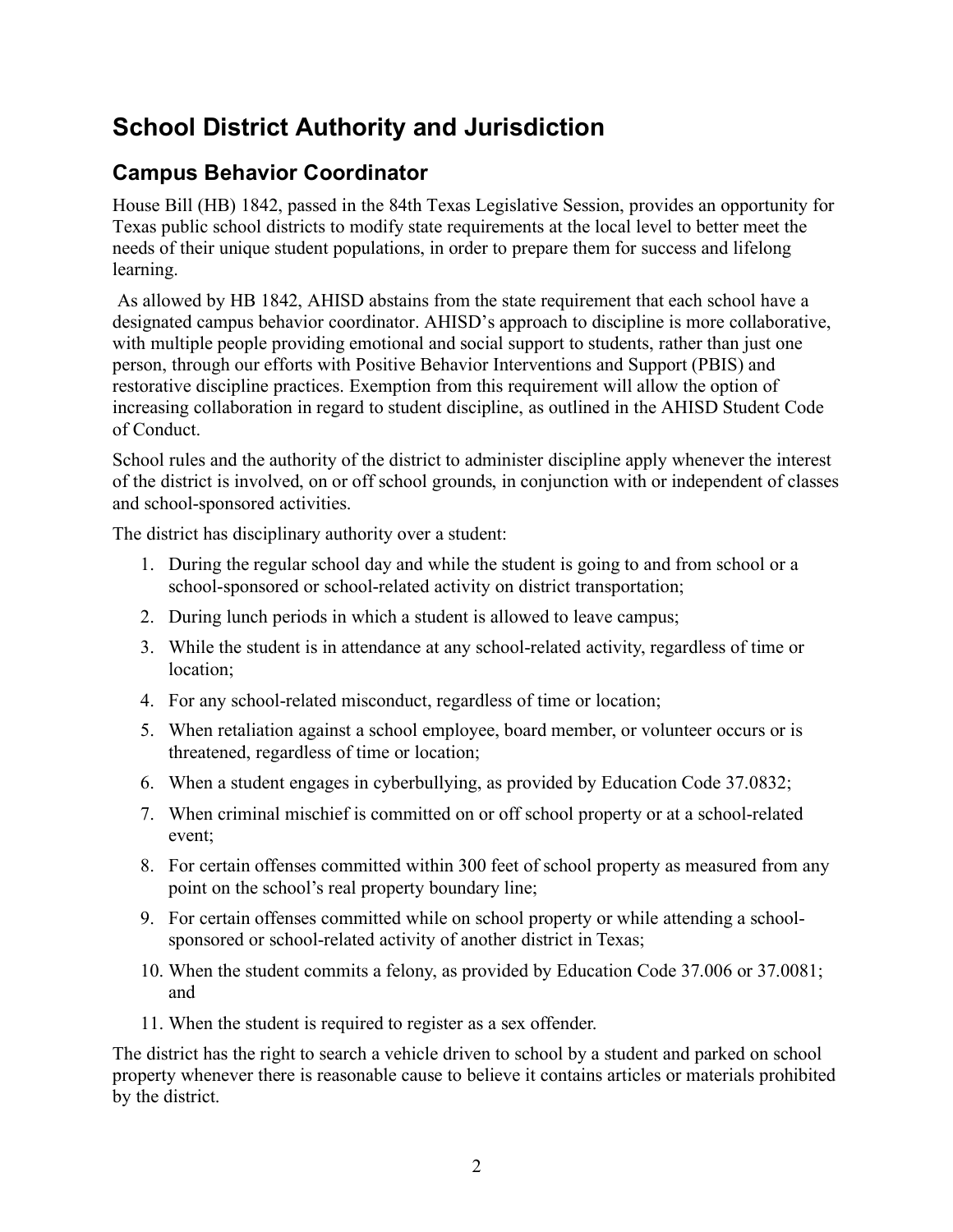The district has the right to search a student's locker or desk when there is reasonable cause to believe it contains articles or materials prohibited by the district.

## **Reporting Crimes**

The principal and other school administrators as appropriate shall report crimes as required by law and shall call local law enforcement when an administrator suspects that a crime has been committed on campus.

## **"Parent" Defined**

Throughout the Code of Conduct and related discipline policies, the term "parent" includes a parent, legal guardian, or other person having lawful control of the child.

## **Participating in Graduation Activities**

The district has the right to limit a student's participation in graduation activities for violating the district's Code.

Participation might include a speaking role, as established by district policy and procedures.

Students eligible to give the opening and closing remarks at graduation shall be notified by the campus principal. Notwithstanding any other eligibility requirements, in order to be considered as an eligible student to give the opening or closing remarks, a student shall not have engaged in any misconduct in violation of the district's Code resulting in an out-of-school suspension, removal to a DAEP, or expulsion during the semester immediately preceding graduation

See **DAEP—Restrictions During Placement** for information regarding a student assigned to DAEP at the time of graduation.

#### **Unauthorized Persons**

In accordance with Education Code 37.105, a school administrator, school resource officer (SRO), or district police officer shall have the authority to refuse entry or eject a person from district property if the person refuses to leave peaceably on request and:

- 1. The person poses a substantial risk of harm to any person; or
- 2. The person behaves in a manner that is inappropriate for a school setting, and the person persists in the behavior after being given a verbal warning that the behavior is inappropriate and may result in refusal of entry or ejection.

Appeals regarding refusal of entry or ejection from district property may be filed in accordance with FNG(LOCAL) or GF(LOCAL), as appropriate.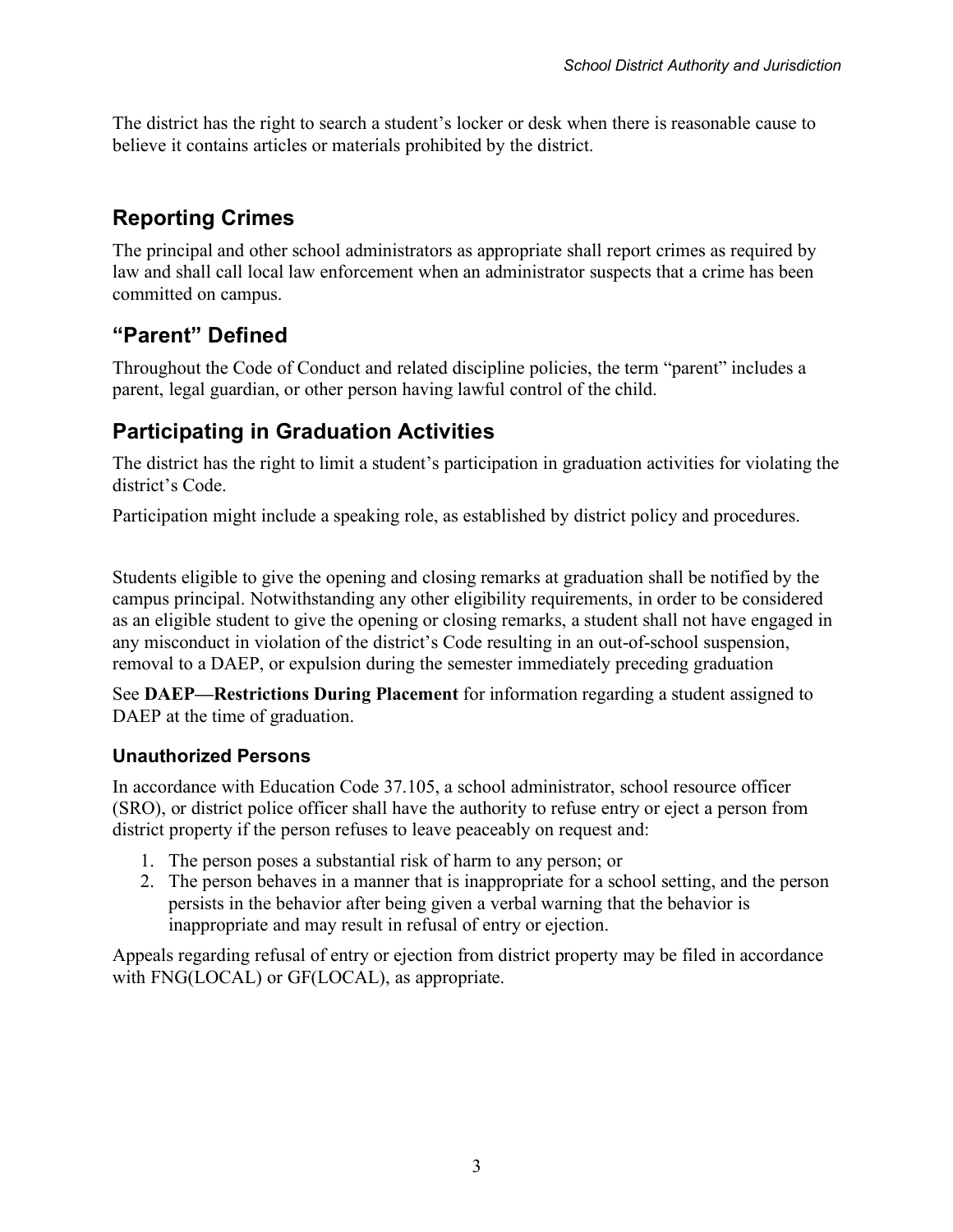# **Standards for Student Conduct**

Each student is expected to:

- Demonstrate courtesy, even when others do not.
- Behave in a responsible manner, always exercising self-discipline.
- Attend all classes, regularly and on time.
- Prepare for each class; take appropriate materials and assignments to class.
- Meet district and campus standards of grooming and dress.
- Obey all campus and classroom rules.
- Respect the rights and privileges of students, teachers, and other district staff and volunteers.
- Respect the property of others, including district property and facilities.
- Cooperate with and assist the school staff in maintaining safety, order, and discipline.
- Adhere to the requirements of the Student Code of Conduct.

# **General Conduct Violations**

The categories of conduct below are prohibited at school, in vehicles owned or operated by the district, and at all school-related activities, but the list does not include the most severe offenses. In the subsequent sections on Out-of-School Suspension, DAEP Placement, Placement and/or Expulsion for Certain Offenses, and Expulsion, certain offenses that require or permit specific consequences are listed. Any offense, however, may be severe enough to result in Removal from the Regular Educational Setting as detailed in that section.

## **Disregard for Authority**

Students shall not:

- Fail to comply with directives given by school personnel (insubordination).
- Leave school grounds or school-sponsored events without permission.
- Disobey rules for conduct in district vehicles.
- Refuse to accept discipline management techniques assigned by a teacher or principal.

## **Mistreatment of Others**

Students shall not:

- Use profanity or vulgar language or make obscene gestures.
- Fight or scuffle. (For assault, see DAEP Placement and Expulsion.)
- Threaten a district student, employee, or volunteer, including off school property, if the conduct causes a substantial disruption to the educational environment.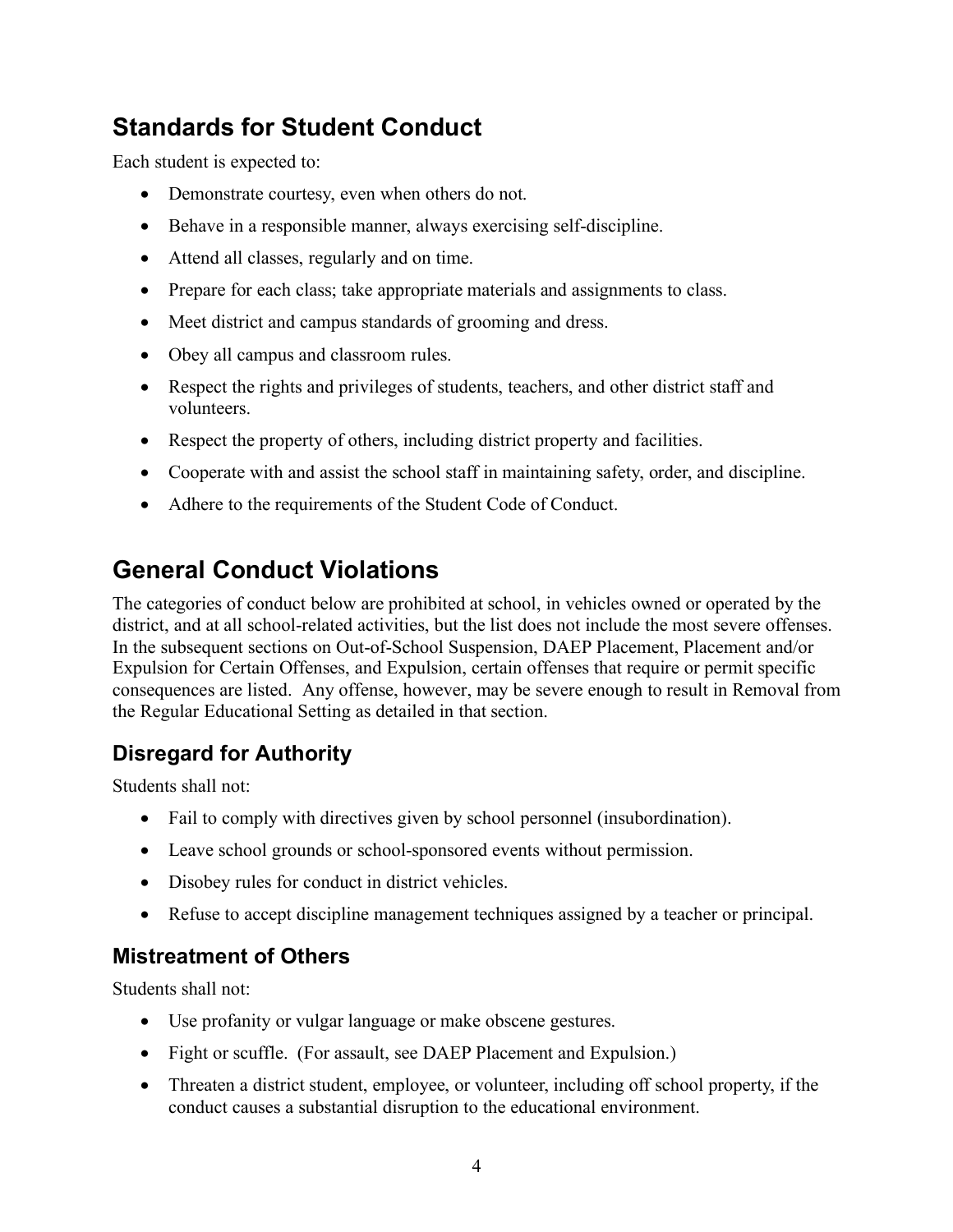- Engage in bullying, cyberbullying, harassment, or making hit lists. (See glossary for all four terms.)
- Release or threaten to release intimate visual material of a minor or a student who is 18 years of age or older without the student's consent.
- Engage in conduct that constitutes sexual or gender-based harassment or sexual abuse, whether by word, gesture, or any other conduct, directed toward another person, including a district student, employee, board member, or volunteer.
- Engage in conduct that constitutes dating violence. (See glossary.)
- Engage in inappropriate or indecent exposure of private body parts.
- Participate in hazing. (See glossary.)
- Cause an individual to act through the use of or threat of force (coercion).
- Commit extortion or blackmail (obtaining money or an object of value from an unwilling person).
- Engage in inappropriate verbal, physical, or sexual conduct directed toward another person, including a district student, employee, or volunteer.
- Record the voice or image of another without the prior consent of the individual being recorded or in any way that disrupts the educational environment or invades the privacy of others.

#### **Property Offenses**

Students shall not:

- Damage or vandalize property owned by others. (For felony criminal mischief, see DAEP Placement or Expulsion.)
- Deface or damage school property—including textbooks, technology and electronic resources, lockers, furniture, and other equipment—with graffiti or by other means.
- Steal from students, staff, or the school.
- Commit or assist in a robbery or theft, even if it does not constitute a felony according to the Texas Penal Code. (For felony robbery, aggravated robbery, and theft, see DAEP Placement and Expulsion.)

#### **Possession of Prohibited Items**

Students shall not possess or use:

- Fireworks of any kind, smoke or stink bombs, or any other pyrotechnic device;
- A razor, box cutter, chain, or any other object used in a way that threatens or inflicts bodily injury to another person;
- A "look-alike" weapon that is intended to be used as a weapon or could reasonably be perceived as a weapon;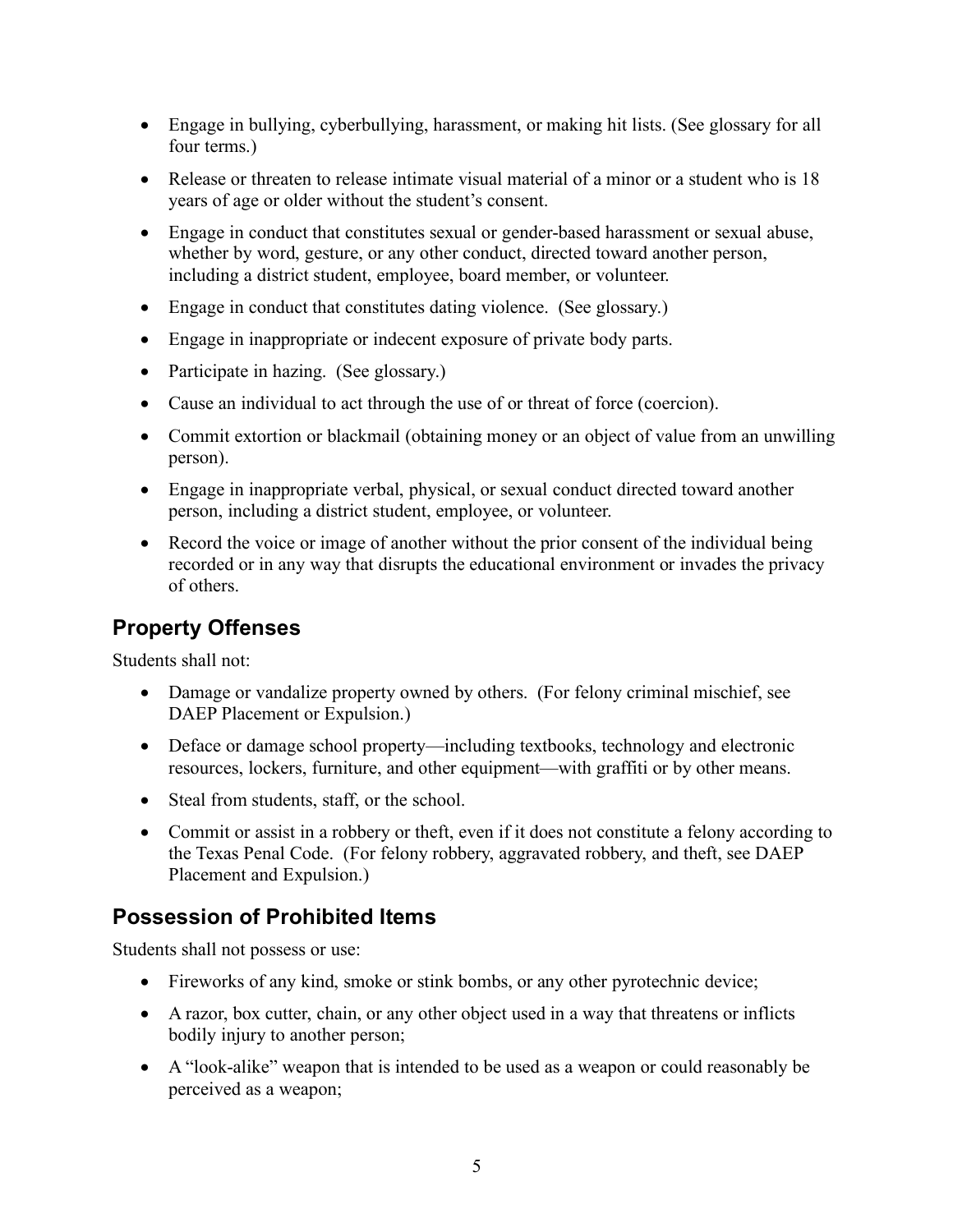- An air gun or BB gun;
- Ammunition:
- \*A location-restricted knife;
- A hand instrument designed to cut or stab another by being thrown;
- \*A firearm;
- A stun gun;
- A pocketknife or any other small knife;
- Mace or pepper spray;
- Pornographic material;
- Tobacco products; cigarettes; e-cigarettes; and any component, part, or accessory for an e-cigarette device;
- Matches or a lighter;
- A laser pointer for other than an approved use; or
- Any articles not generally considered to be weapons, including school supplies, when the principal or designee determines that a danger exists.

\*For weapons and firearms, see DAEP Placement and Expulsion. In most circumstances, possession of these items is punishable by mandatory expulsion under federal or state law.

#### **Possession of Telecommunications or Other Electronic Devices**

Students shall not:

• Use a telecommunications device, including a cellular telephone, or other electronic device in violation of district and campus rules.

## **Illegal, Prescription, and Over-the-Counter Drugs**

Students shall not:

- Possess, use, give, or sell alcohol or an illegal drug. (Also see DAEP Placement and Expulsion for mandatory and permissive consequences under state law.)
- Possess or sell seeds or pieces of marijuana in less than a usable amount.
- Possess, use, give, or sell paraphernalia related to any prohibited substance. (See glossary for "paraphernalia.")
- Possess, use, abuse, or sell look-alike drugs or attempt to pass items off as drugs or contraband.
- Abuse the student's own prescription drug, give a prescription drug to another student, or possess or be under the influence of another person's prescription drug on school property or at a school-related event. (See glossary for "abuse.")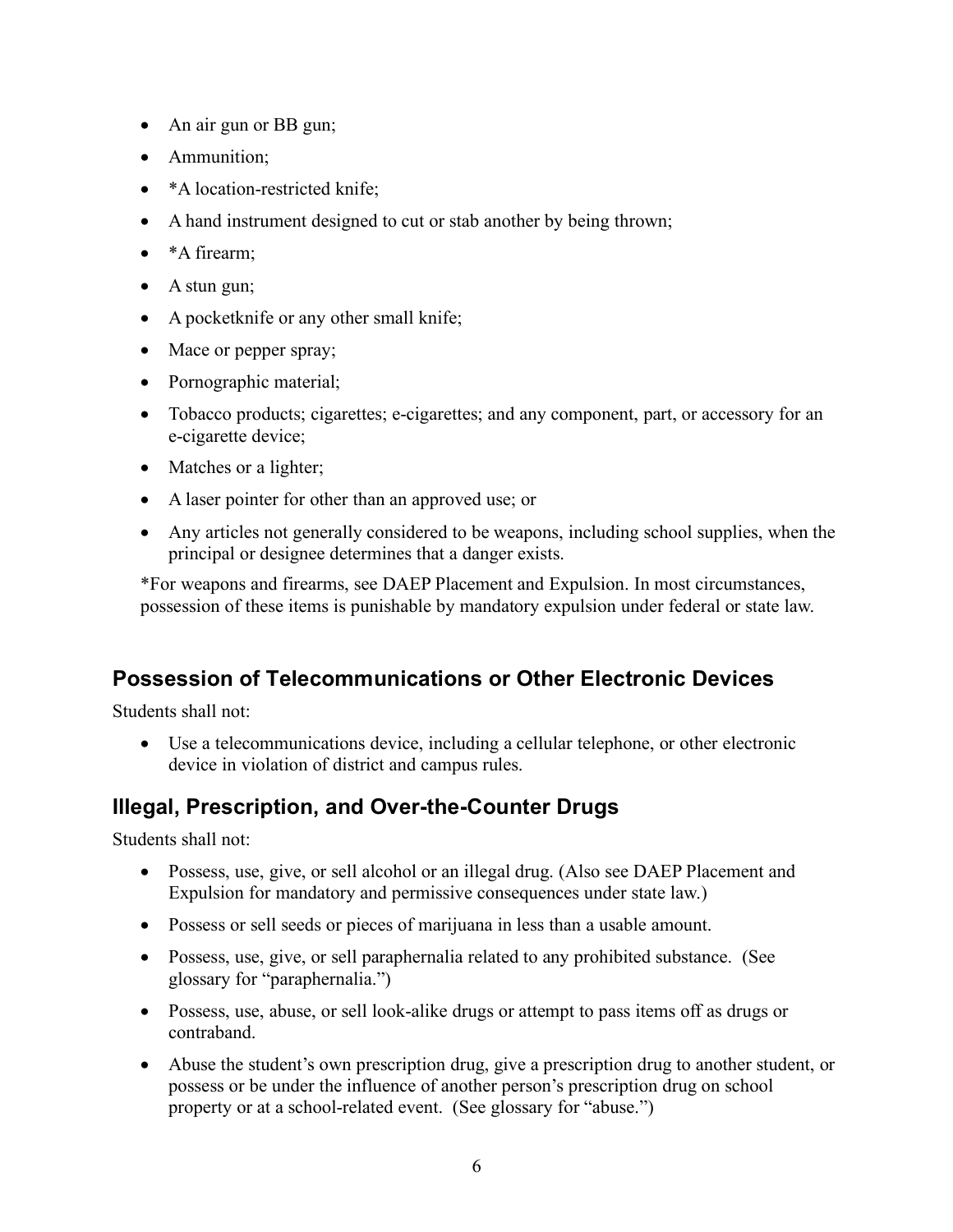- Abuse over-the-counter drugs. (See glossary for "abuse.") Be under the influence of prescription or over-the-counter drugs that cause impairment of the physical or mental faculties. (See glossary for "under the influence.")
- Have or take prescription drugs or over-the-counter drugs at school other than as provided by district policy.

#### **Misuse of Technology Resources and the Internet**

Students shall not:

- Violate the AHISD Acceptable Use Policy (AUP) in the Student Handbook.
- Violate policies, rules, or agreements signed by the student or the student's parent regarding the use of technology resources.
- Attempt to access or circumvent passwords or other security-related information of the district, students, or employees or upload or create computer viruses, including off school property if the conduct causes a substantial disruption to the educational environment.
- Attempt to alter, destroy, or disable district technology resources including, but not limited to, computers and related equipment, district data, the data of others, or other networks connected to the district's system, including off school property if the conduct causes a substantial disruption to the educational environment.
- Use the Internet or other electronic communications to threaten district students, employees, board members, or volunteers, including off school property if the conduct causes a substantial disruption to the educational environment or infringes on the rights of another student at school.
- Send, post, deliver, or possess electronic messages that are abusive, obscene, sexually oriented, threatening, harassing, damaging to another's reputation, or illegal, including cyberbullying and "sexting," either on or off school property, if the conduct causes a substantial disruption to the educational environment or infringes on the rights of another student at school.
- Use the Internet or other electronic communication to engage in or encourage illegal behavior or threaten school safety, including off school property if the conduct causes a substantial disruption to the educational environment or infringes on the rights of another student at school.

## **Safety Transgressions**

Students shall not:

- Possess published or electronic material that is designed to promote or encourage illegal behavior or that could threaten school safety.
- Engage in verbal (oral or written) exchanges that threaten the safety of another student, a school employee, or school property.
- Make false accusations or perpetrate hoaxes regarding school safety.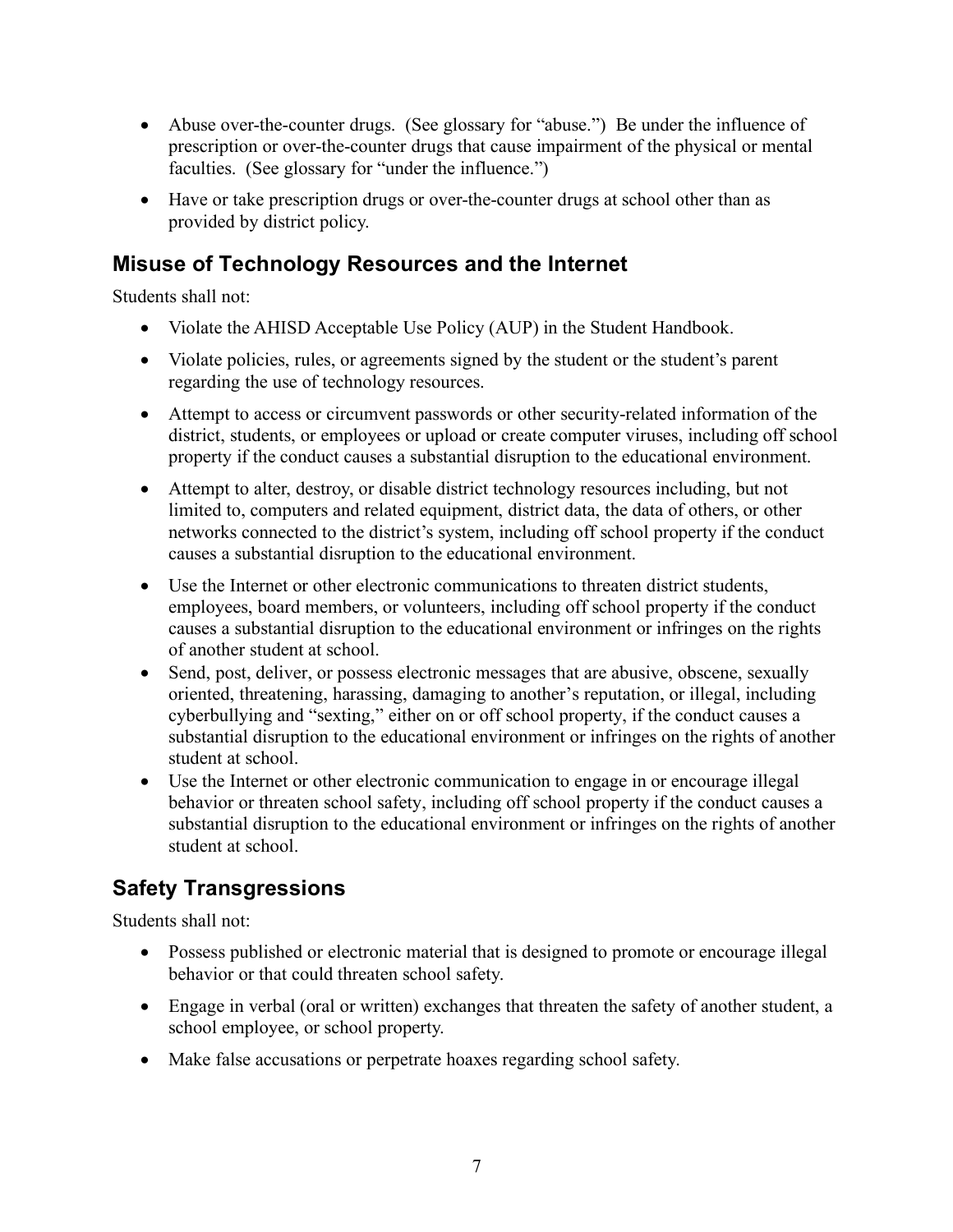- Engage in any conduct that school officials might reasonably believe will substantially disrupt the school program or incite violence.
- Throw objects that can cause bodily injury or property damage.
- Discharge a fire extinguisher without valid cause.

#### **Miscellaneous Offenses**

Students shall not:

- Violate dress and grooming standards as communicated in the Student Handbook.
- Cheat or copy the work of another.
- Gamble.
- Falsify records, passes, or other school-related documents.
- Engage in actions or demonstrations that substantially disrupt or materially interfere with school activities.
- Repeatedly violate other communicated campus or classroom standards of conduct.

The district may impose campus or classroom rules in addition to those found in the Code. These rules may be posted in classrooms or given to the student and may or may not constitute violations of the Code.

# **Discipline Management Techniques**

Discipline shall be designed to improve conduct and to encourage students to adhere to their responsibilities as members of the school community. Disciplinary action shall draw on the professional judgment of teachers and administrators and on a range of discipline management techniques, including restorative discipline practices. Discipline shall be correlated to the seriousness of the offense, the student's age and grade level, the frequency of misbehavior, the student's attitude, the effect of the misconduct on the school environment, and statutory requirements.

Because of these factors, discipline for a particular offense, including misconduct in a district vehicle owned or operated by the district, unless otherwise specified by law, may bring into consideration varying techniques and responses.

## **Students with Disabilities**

The discipline of students with disabilities is subject to applicable state and federal law in addition to the Student Code of Conduct. To the extent any conflict exists, state and/or federal law shall prevail.

In accordance with the Education Code, a student who receives special education services may not be disciplined for conduct meeting the definition of bullying, cyberbullying, harassment, or making hit lists (see glossary) until an ARD committee meeting has been held to review the conduct.

In deciding whether to order suspension, DAEP placement, or expulsion, regardless of whether the action is mandatory or discretionary, the district shall take into consideration a disability that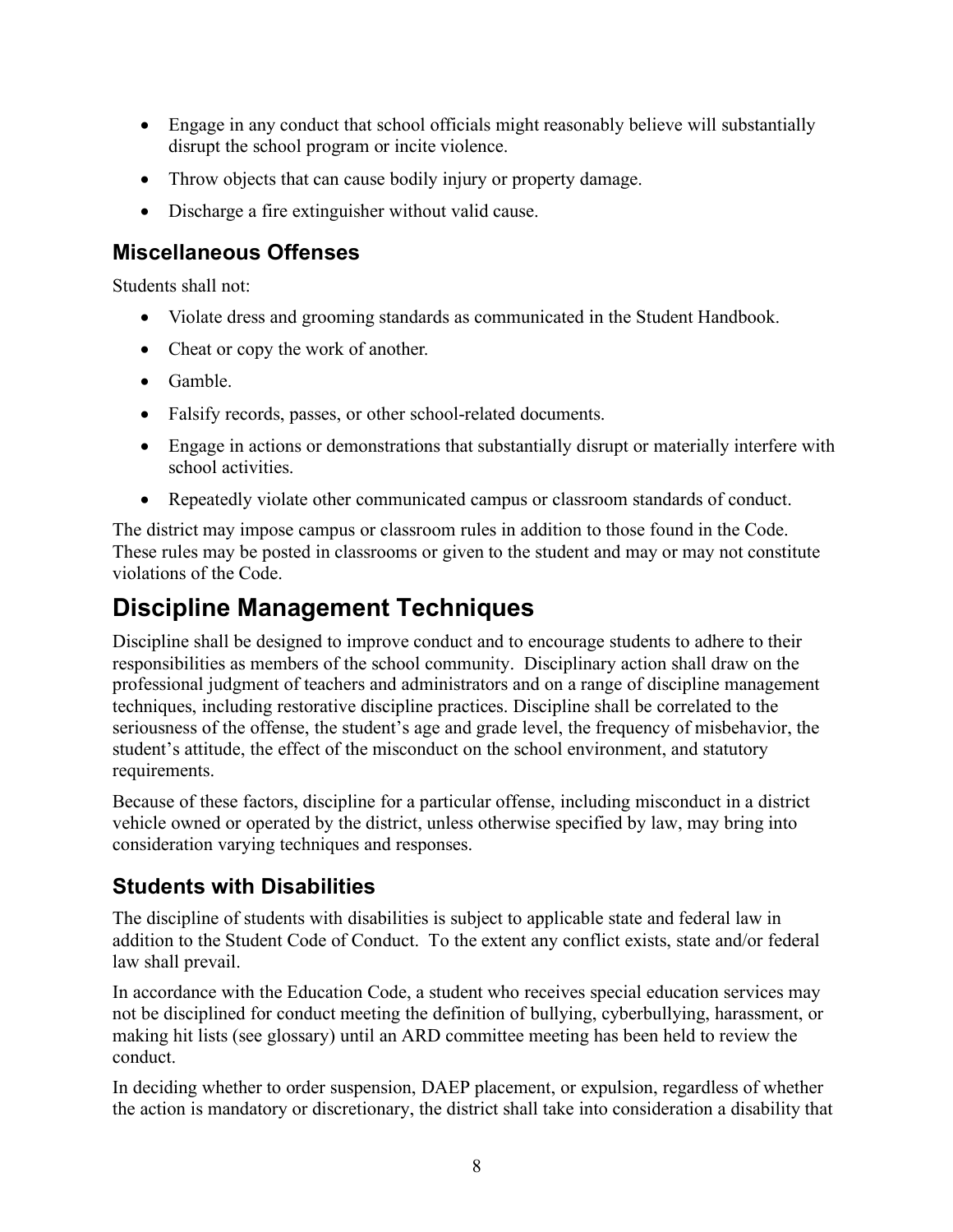substantially impairs the student's capacity to appreciate the wrongfulness of the student's conduct.

## **Techniques**

The following discipline management techniques may be used alone, in combination, or as part of progressive interventions for behavior prohibited by the Student Code of Conduct or by campus or classroom rules:

- Verbal correction, oral or written.
- Cooling-off time or "time-out."
- Seating changes within the classroom or vehicles owned or operated by the district.
- Temporary confiscation of items that disrupt the educational process.
- Rewards or demerits.
- Behavioral contracts.
- Counseling by teachers, school counselors, or administrative personnel.
- Parent-teacher conferences.
- Behavior coaching.
- Anger management classes.
- Mediation (victim-offender).
- Classroom circles.
- Family group conferencing
- Grade reductions for cheating, plagiarism, and as otherwise permitted by policy.
- Detention, including outside regular school hours.
- Sending the student to the office or other assigned area, or to in-school suspension.
- Assignment of school duties, such as cleaning or picking up litter.
- Withdrawal of privileges, such as participation in extracurricular activities, eligibility for seeking and holding honorary offices, or membership in school-sponsored clubs and organizations.
- Penalties identified in individual student organizations' extracurricular standards of behavior.
- Restriction or revocation of district transportation privileges.
- School-assessed and school-administered probation.
- Out-of-school suspension, as specified in the Out-of-School Suspension section of this Code.
- Placement in a DAEP, as specified in the DAEP section of this Code.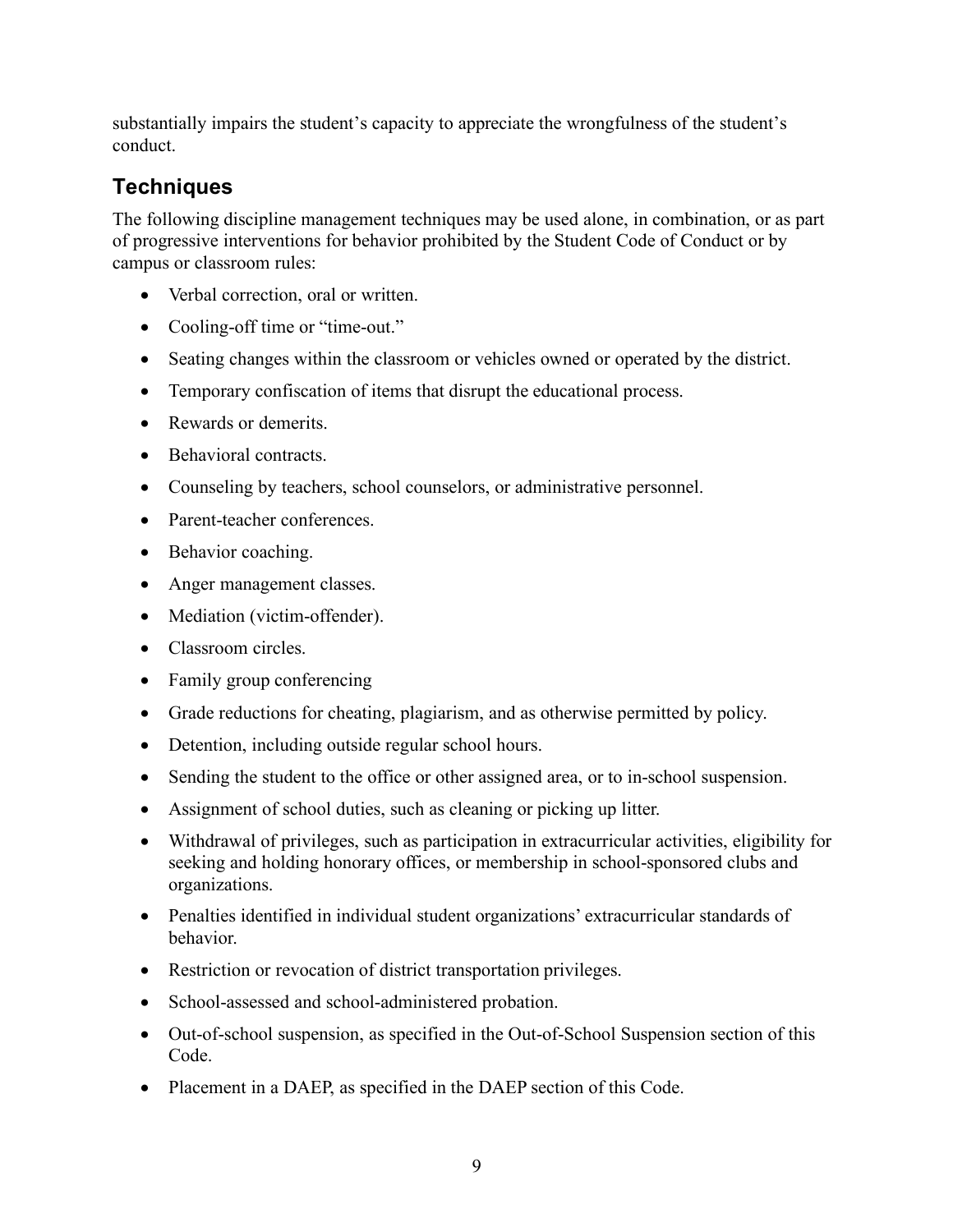- Placement and/or expulsion in an alternative educational setting, as specified in the Placement and/or Expulsion for Certain Offenses section of this Code.
- Expulsion, as specified in the Expulsion section of this Code.
- Referral to an outside agency or legal authority for criminal prosecution in addition to disciplinary measures imposed by the district.
- Other strategies and consequences as determined by school officials.

## **Notification**

The appropriate campus administrator shall promptly notify a student's parent by phone or in person of any violation that may result in in-school or out-of-school suspension, placement in a DAEP, placement in a JJAEP, or expulsion. The appropriate campus administrator shall also notify a student's parent if the student is taken into custody by a law enforcement officer under the disciplinary provisions of the Education Code. A good faith effort shall be made on the day the action was taken to provide to the student for delivery to the student's parent written notification of the disciplinary action. If the parent has not been reached by telephone or in person by 5:00 p.m. of the first business day after the day the disciplinary action was taken, the appropriate campus administrator shall send written notification by U.S. Mail. If the appropriate campus administrator is not able to provide notice to the parent, the principal or designee shall provide the notice.

Before the principal or appropriate administrator assigns a student under age 18 to detention outside regular school hours, notice shall be given to the student's parent to inform him or her of the reason for the detention and permit arrangements for necessary transportation.

# **Appeals**

Questions from parents regarding disciplinary measures should be addressed to the teacher or campus administration, as appropriate. Appeals or complaints regarding the use of specific discipline management techniques should be addressed in accordance with policy FNG(LOCAL). A copy of the policy may be obtained from the principal's office or the central administration office or through Policy On Line at the following address: www.ahisd.net, under the School Board tab, Board Policy link.

Consequences shall not be deferred pending the outcome of a grievance.

# **Removal from the School Bus**

A bus driver may refer a student to the principal's office to maintain effective discipline on the bus. The principal must employ additional discipline management techniques, as appropriate, which can include restricting or revoking a student's bus riding privileges.

Since the district's primary responsibility in transporting students in district vehicles is to do so as safely as possible, the operator of the vehicle must focus on driving and not have his or her attention distracted by student misbehavior. Therefore, when appropriate disciplinary management techniques fail to improve student behavior or when specific misconduct warrants immediate removal, the principal may restrict or revoke a student's transportation privileges, in accordance with law.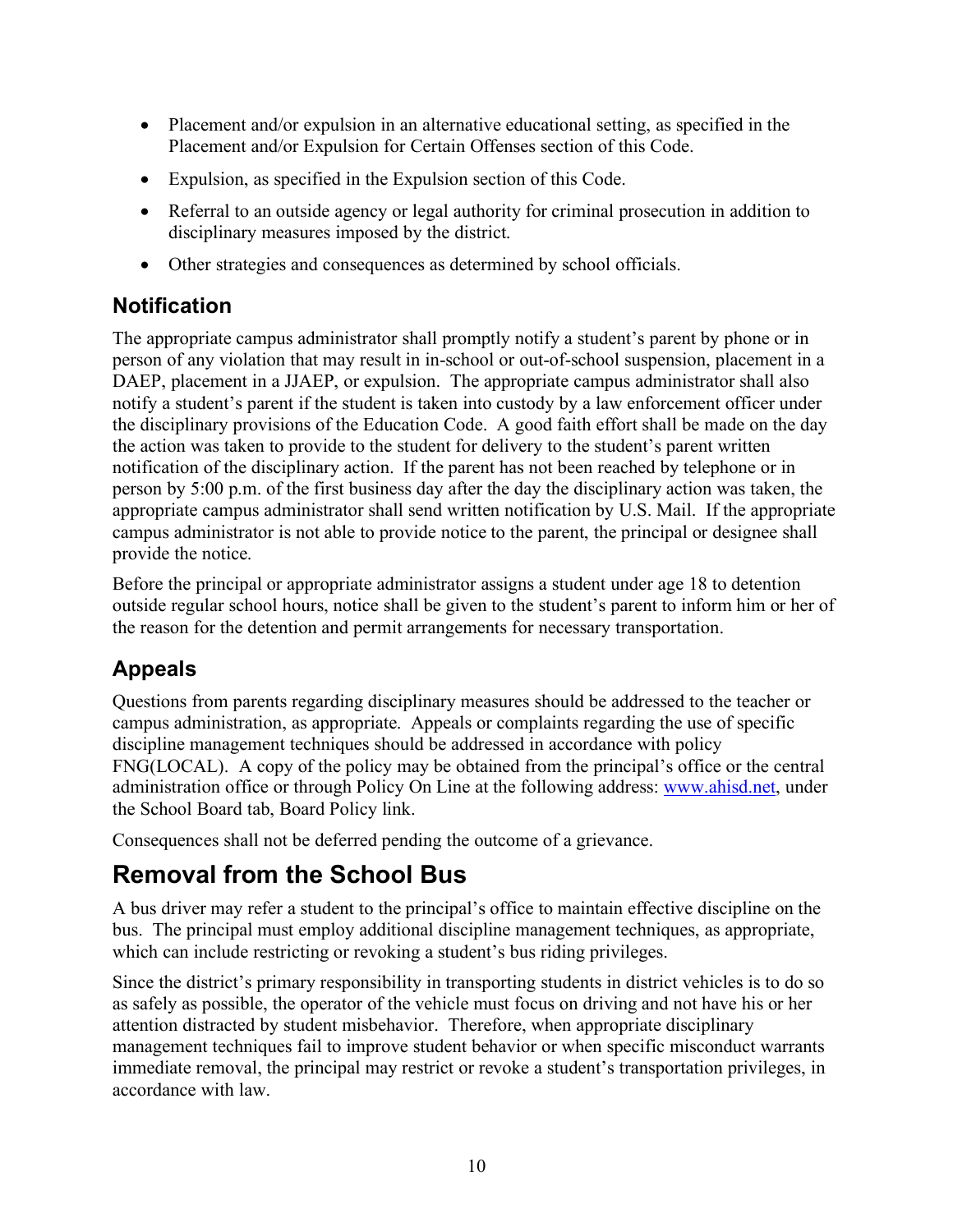## **Removal from the Regular Educational Setting**

In addition to other discipline management techniques, misconduct may result in removal from the regular educational setting in the form of a routine referral or a formal removal.

## **Routine Referral**

A routine referral occurs when a teacher sends a student to the principal or assistant principal's office as a discipline management technique. The principal or assistant principals shall employ alternative discipline management techniques, including progressive interventions. A teacher or administrator may remove a student from class for a behavior that violates this Code to maintain effective discipline in the classroom.

## **Formal Removal**

A teacher **may** also initiate a formal removal from class if:

- 1. The student's behavior has been documented by the teacher as repeatedly interfering with the teacher's ability to teach his or her class or with the student's classmates' ability to learn; or
- 2. The behavior is so unruly, disruptive, or abusive that the teacher cannot teach, and the students in the classroom cannot learn.

Within three school days of the formal removal, the appropriate administrator shall schedule a conference with the student's parent; the student; the teacher, in the case of removal by a teacher; and any other administrator.

At the conference, the appropriate administrator shall inform the student of the misconduct for which he or she is charged and the consequences. The student shall have an opportunity to give his or her version of the incident.

When a student is removed from the regular classroom by a teacher and a conference is pending, the administrator may place the student in:

- Another appropriate classroom.
- In-school suspension.
- Out-of-school suspension.
- DAEP.

A teacher or administrator **must** remove a student from class if the student engages in behavior that under the Education Code requires or permits the student to be placed in a DAEP or expelled. When removing for those reasons, the procedures in the subsequent sections on DAEP or expulsion shall be followed.

## **Returning a Student to the Classroom**

When a student has been formally removed from class by a teacher for conduct against the teacher containing the elements of assault, aggravated assault, sexual assault, aggravated sexual assault, murder, capital murder, or criminal attempt to commit murder or capital murder, the student may not be returned to the teacher's class without the teacher's consent.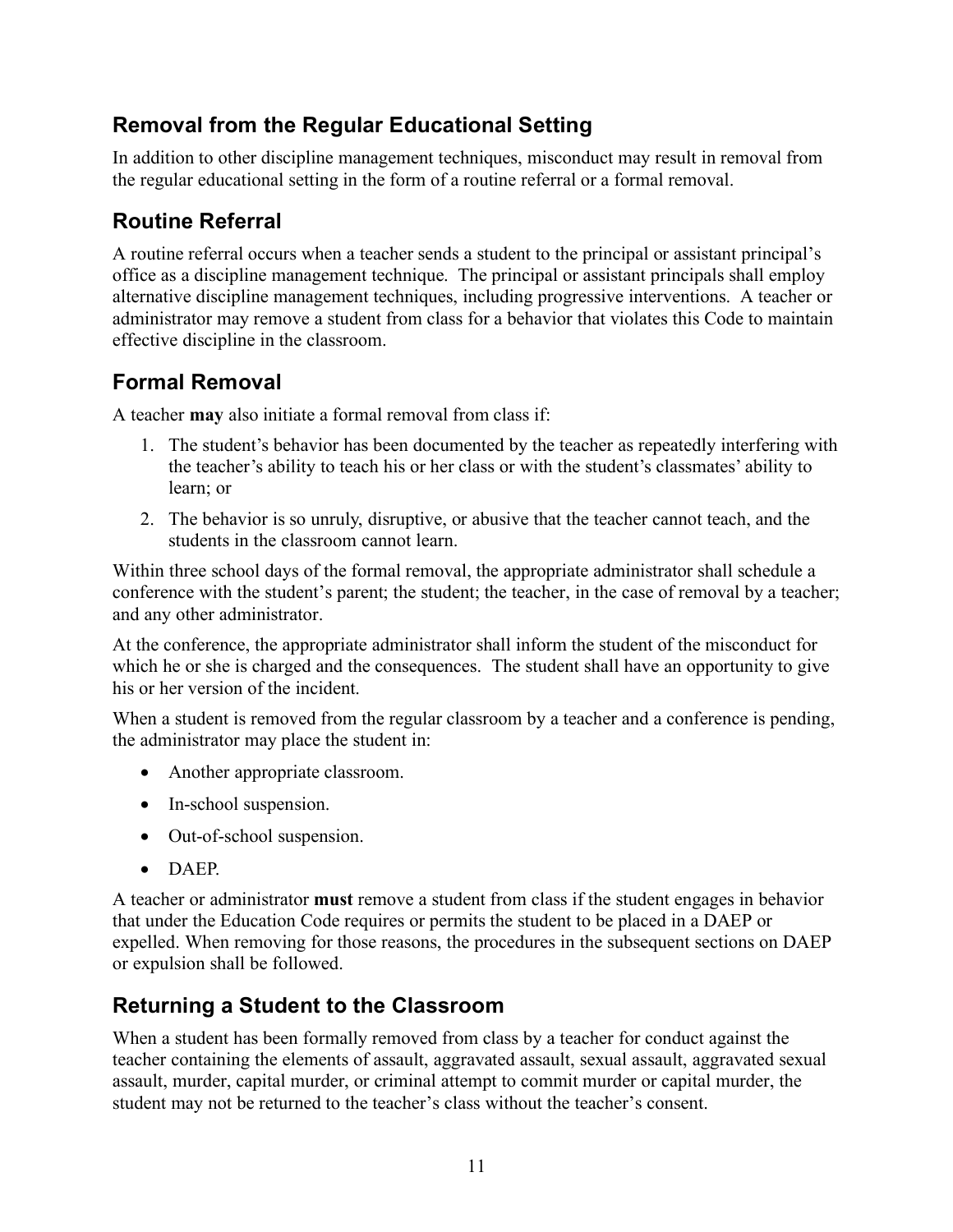When a student has been formally removed by a teacher for any other conduct, the student may be returned to the teacher's class without the teacher's consent if the placement review committee determines that the teacher's class is the best or only alternative available.

# **Out-of-School Suspension**

#### **Misconduct**

Students may be suspended for any behavior listed in the Code as a general conduct violation, DAEP offense, or expellable offense.

The district shall not use out-of-school suspension for students in grade 2 or below unless the conduct meets the requirements established in law.

A student in grade 2 or below shall not be placed in out-of-school suspension unless, while on school property or while attending a school-sponsored or school-related activity on or off school property, the student engages in:

- Conduct that contains the elements of a weapons offense, as provided in Penal Code Section 46.02 or 46.05;
- Conduct that contains the elements of assault, sexual assault, aggravated assault, or aggravated sexual assault, as provided by the Penal Code; or
- Selling, giving, or delivering to another person or possessing, using, or being under the influence of any amount of marijuana, an alcoholic beverage, or a controlled substance or dangerous drug as defined by federal or state law.

The district shall use a positive behavior program as a disciplinary alternative for students in grade 2 or below who commit general conduct violations instead of suspension or placement in a DAEP. The program shall meet the requirements of law.

#### **Process**

State law allows a student to be suspended for no more than three school days per behavior violation, with no limit on the number of times a student may be suspended in a semester or school year.

Before being suspended a student shall have an informal conference with the appropriate administrator, who shall advise the student of the conduct of which he or she is accused. The student shall be given the opportunity to explain his or her version of the incident before the administrator's decision is made.

The number of days of a student's suspension shall be determined by the appropriate campus administrator, but shall not exceed three school days.

In deciding whether to order out-of-school suspension, the appropriate campus administrator shall take into consideration:

- 1. Self-defense (see glossary),
- 2. Intent or lack of intent at the time the student engaged in the conduct,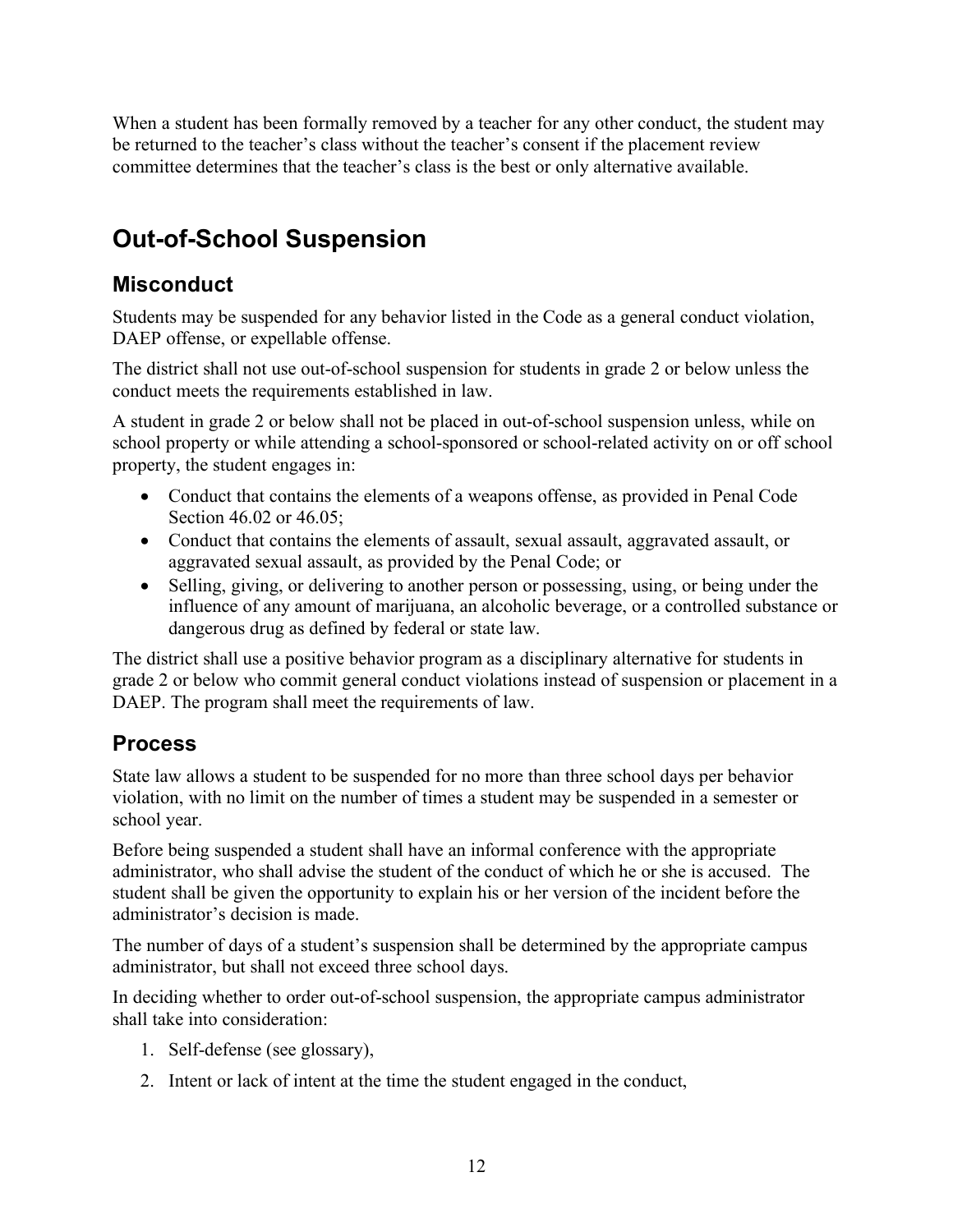- 3. The student's disciplinary history, or
- 4. A disability that substantially impairs the student's capacity to appreciate the wrongfulness of the student's conduct.

The appropriate administrator shall determine any restrictions on participation in schoolsponsored or school-related extracurricular and cocurricular activities.

# **Disciplinary Alternative Education Program (DAEP) Placement**

The DAEP shall be provided in a setting other than the student's regular classroom. An elementary school student may not be placed in a DAEP with a student who is not an elementary school student.

For purposes of DAEP, elementary classification shall be kindergarten–grade 5 and secondary classification shall be grades 6–12.

A student who is expelled for an offense that otherwise would have resulted in a DAEP placement does not have to be placed in a DAEP in addition to the expulsion.

In deciding whether to place a student in a DAEP, regardless of whether the action is mandatory or discretionary, the appropriate campus administrator shall take into consideration:

- 1. Self-defense (see glossary),
- 2. Intent or lack of intent at the time the student engaged in the conduct,
- 3. The student's disciplinary history, or
- 4. A disability that substantially impairs the student's capacity to appreciate the wrongfulness of the student's conduct.

#### **Discretionary Placement: Misconduct That May Result in DAEP Placement**

A student may be placed in a DAEP for behaviors prohibited in the General Conduct Violations section of this Code.

#### **Misconduct Identified in State Law**

In accordance with state law, a student **may** be placed in a DAEP for any one of the following offenses:

- Engaging in bullying that encourages a student to commit or attempt to commit suicide.
- Inciting violence against a student through group bullying.
- Releasing or threatening to release intimate visual material of a minor or a student who is 18 years of age or older without the student's consent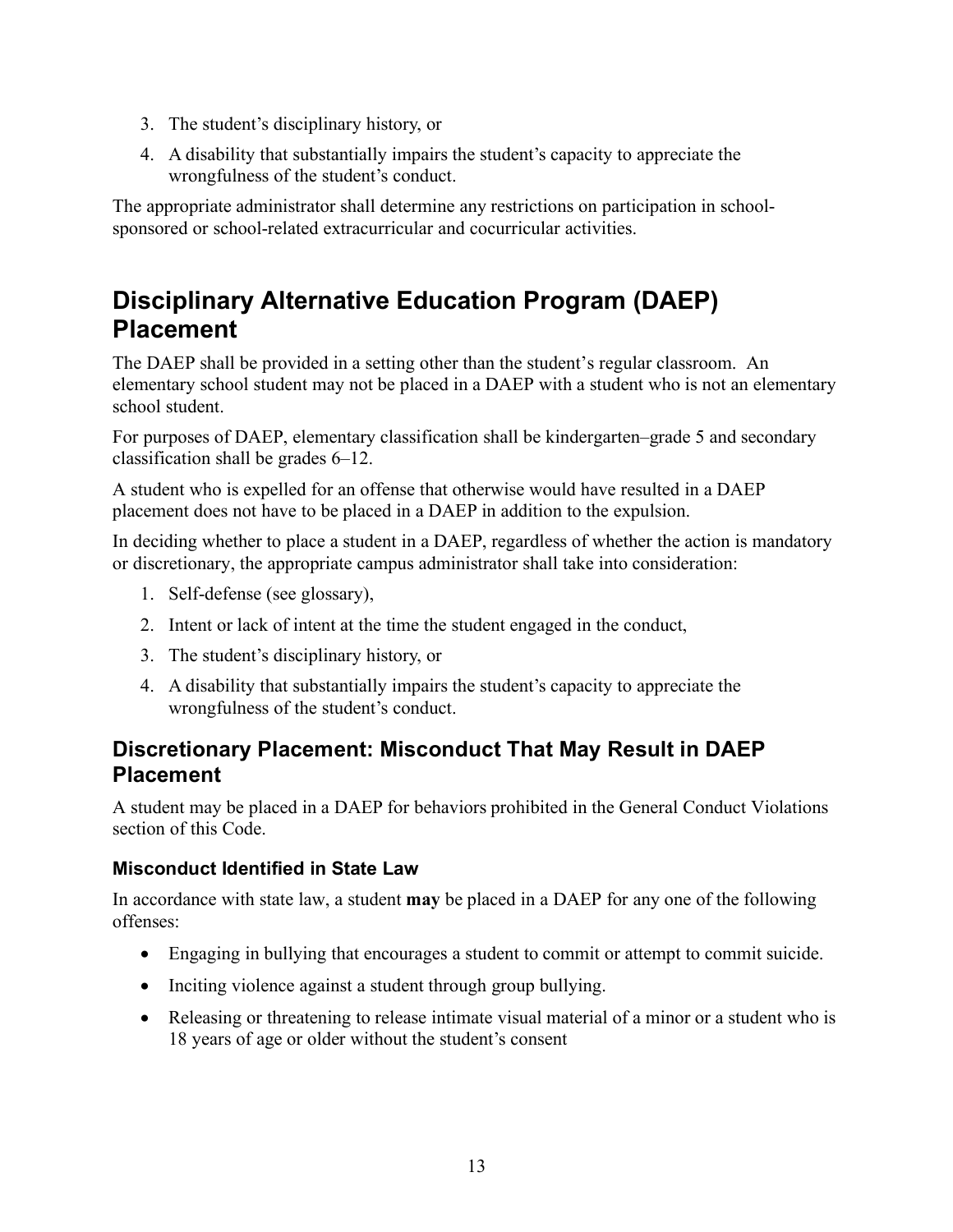- Involvement in a public school fraternity, sorority, or secret society, including participating as a member or pledge, or soliciting another person to become a pledge or member of a public school fraternity, sorority, secret society, or gang. (See glossary.)
- Involvement in criminal street gang activity. (See glossary.)
- Any criminal mischief, including a felony
- Assault (no bodily injury) with threat of imminent bodily injury.
- Assault by offensive or provocative physical contact.

In accordance with state law, a student **may** be placed in a DAEP if the superintendent or the superintendent's designee has reasonable belief (see glossary) that the student has engaged in conduct punishable as a felony, other than aggravated robbery or those listed as offenses in Title 5 (see glossary) of the Texas Penal Code, that occurs off school property and not at a schoolsponsored or school-related event, if the student's presence in the regular classroom threatens the safety of other students or teachers or will be detrimental to the educational process.

The appropriate campus administrator **may**, but is not required to, place a student in a DAEP for off-campus conduct for which DAEP placement is required by state law if the administrator does not have knowledge of the conduct before the first anniversary of the date the conduct occurred.

#### **Mandatory Placement: Misconduct That Requires DAEP Placement**

A student **must** be placed in a DAEP if the student:

- Engages in conduct relating to a false alarm or report (including a bomb threat) or a terroristic threat involving a public school. (See glossary.)
- Commits the following offenses on school property or within 300 feet of school property as measured from any point on the school's real property boundary line, or while attending a school-sponsored or school-related activity on or off school property:
	- Engages in conduct punishable as a felony.
	- Commits an assault (see glossary) under Texas Penal Code 22.01(a)(1).
	- Sells, gives, or delivers to another person, or possesses, uses, or is under the influence of marijuana, a controlled substance, or a dangerous drug in an amount not constituting a felony offense. A student with a valid prescription for low-THC cannabis as authorized by Chapter 487 of the Health and Safety Code does not violate this provision. (School-related felony drug offenses are addressed in the Expulsion section.) (See glossary for "under the influence.")
	- Sells, gives, or delivers to another person an alcoholic beverage; commits a serious act or offense while under the influence of alcohol; or possesses, uses, or is under the influence of alcohol, if the conduct is not punishable as a felony offense. (School-related felony alcohol offenses are addressed in the Expulsion section.)
	- Behaves in a manner that contains the elements of an offense relating to abusable volatile chemicals.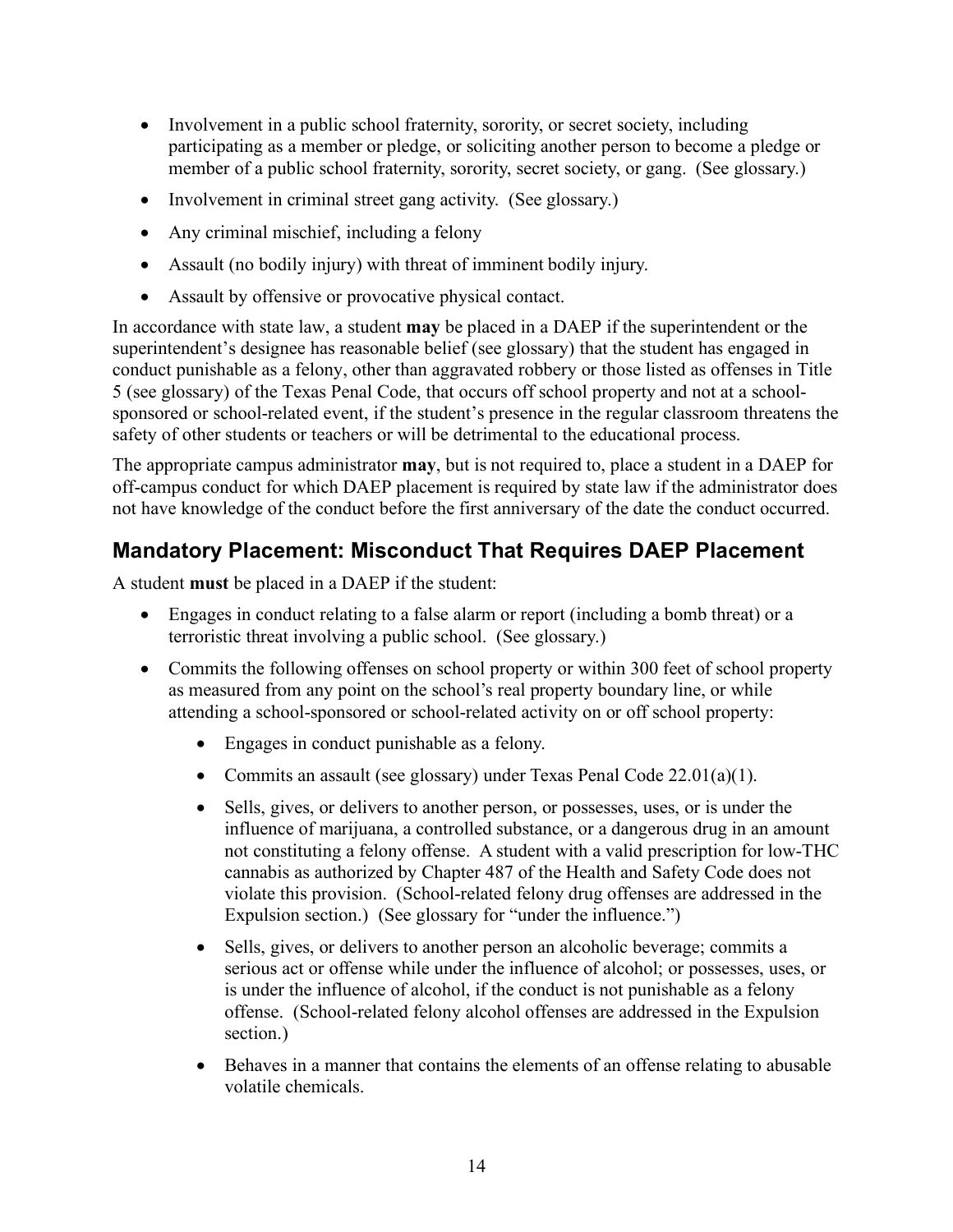- Behaves in a manner that contains the elements of the offense of public lewdness or indecent exposure.
- Engages in expellable conduct and is between six and nine years of age.
- Commits a federal firearms violation and is younger than six years of age.
- Engages in conduct that contains the elements of the offense of retaliation against any school employee or volunteer on or off school property. (Committing retaliation in combination with another expellable offense is addressed in the Expulsion section of this Code.)
- Engages in conduct punishable as aggravated robbery or a felony listed under Title 5 (see glossary) of the Texas Penal Code when the conduct occurs off school property and not at a school-sponsored or school-related event and:
	- 1. The student receives deferred prosecution (see glossary),
	- 2. A court or jury finds that the student has engaged in delinquent conduct (see glossary), or
	- 3. The superintendent or designee has a reasonable belief (see glossary) that the student engaged in the conduct.

## **Sexual Assault and Campus Assignments**

If a student has been convicted of continuous sexual abuse of a young child or children or convicted of or placed on deferred adjudication for sexual assault or aggravated sexual assault against another student on the same campus, and if the victim's parent or another person with the authority to act on behalf of the victim requests that the board transfer the offending student to another campus, the offending student shall be transferred to another campus in the district. If there is no other campus in the district serving the grade level of the offending student, the offending student shall be transferred to a DAEP.

## **Process**

Removals to a DAEP shall be made by the campus principal or designee.

#### **Conference**

When a student is removed from class for a DAEP offense, the appropriate administrator shall schedule a conference within three school days with the student's parent, the student, and the teacher, in the case of a teacher removal.

At the conference, the appropriate administrator shall inform the student, orally or in writing, of the reasons for the removal and shall give the student an explanation of the basis for the removal and an opportunity to respond to the reasons for the removal.

Following valid attempts to require attendance, the district may hold the conference and make a placement decision regardless of whether the student or the student's parents attend the conference.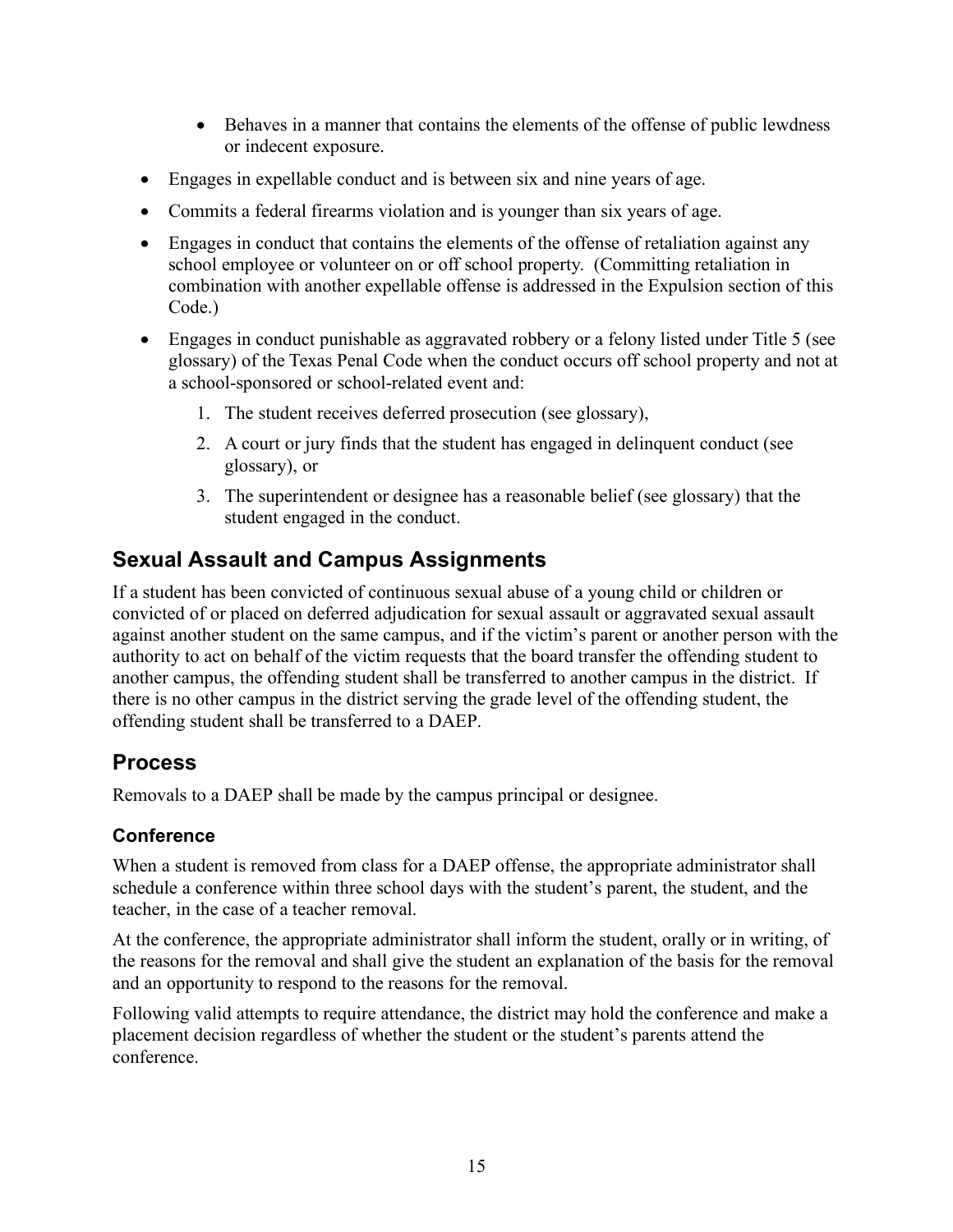#### **Consideration of Mitigating Factors**

In deciding whether to place a student in a DAEP, regardless of whether the action is mandatory or discretionary, the appropriate campus administrator shall take into consideration:

- 1. Self-defense (see glossary),
- 2. Intent or lack of intent at the time the student engaged in the conduct,
- 3. The student's disciplinary history, or
- 4. A disability that substantially impairs the student's capacity to appreciate the wrongfulness of the student's conduct.

#### **Placement Order**

After the conference, if the student is placed in the DAEP, the appropriate campus administrator shall write a placement order. A copy of the DAEP placement order shall be sent to the student and the student's parent.

Not later than the second business day after the conference, the board's designee shall deliver to the juvenile court a copy of the placement order and all information required by Section 52.04 of the Family Code.

If the student is placed in the DAEP and the length of placement is inconsistent with the guidelines included in this Code, the placement order shall give notice of the inconsistency.

#### **Coursework Notice**

The parent or guardian of a student placed in DAEP shall be given written notice of the student's opportunity to complete a foundation curriculum course in which the student was enrolled at the time of removal and which is required for graduation, at no cost to the student. The notice shall include information regarding all methods available for completing the coursework.

## **Length of Placement**

The duration of a student's placement in a DAEP shall be determined by the appropriate campus administrator.

The duration of a student's placement shall be determined on a case-by-case basis. DAEP placement shall be correlated to the seriousness of the offense, the student's age and grade level, the frequency of misconduct, the student's attitude, and statutory requirements.

The maximum period of DAEP placement shall be one calendar year, except as provided below.

Unless otherwise specified in the placement order, days absent from a DAEP shall not count toward fulfilling the total number of days required in a student's DAEP placement order.

The district shall administer the required pre- and post-assessments for students assigned to DAEP for a period of 90 days or longer in accordance with established district administrative procedures for administering other diagnostic or benchmark assessments.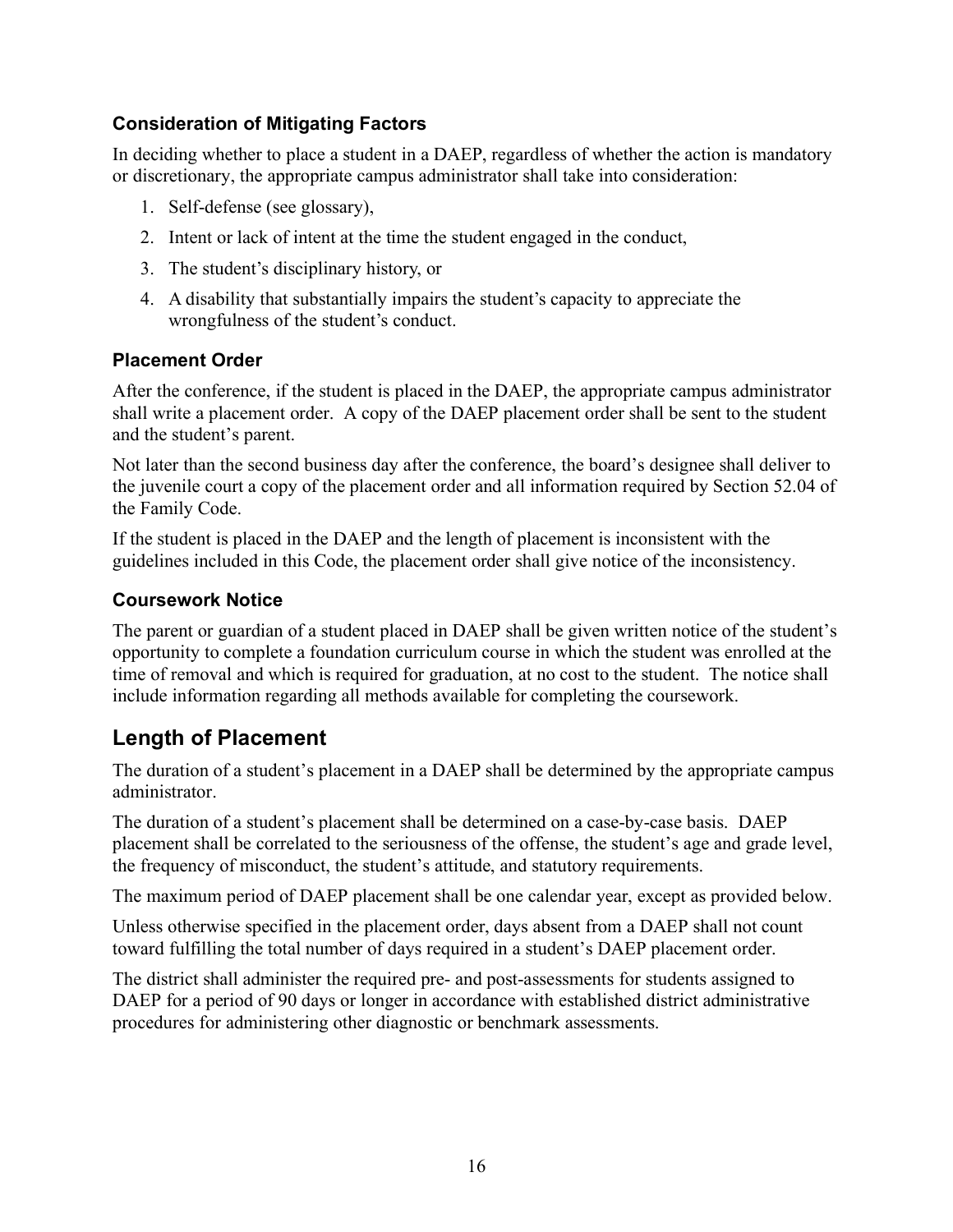#### **Exceeds One Year**

Placement in a DAEP may exceed one year when a review by the district determines that the student is a threat to the safety of other students or to district employees.

The statutory limitations on the length of a DAEP placement do not apply to a placement resulting from the board's decision to place a student who engaged in the sexual assault of another student so that the students are not assigned to the same campus.

#### **Exceeds School Year**

Students who commit offenses requiring placement in a DAEP at the end of one school year may be required to continue that placement at the start of the next school year to complete the assigned term of placement.

For placement in a DAEP to extend beyond the end of the school year, the appropriate campus administrator or the board's designee must determine that:

- 1. The student's presence in the regular classroom or campus presents a danger of physical harm to the student or others, or
- 2. The student has engaged in serious or persistent misbehavior (see glossary) that violates the district's Code.

#### **Exceeds 60 Days**

For placement in a DAEP to extend beyond 60 days or the end of the next grading period, whichever is sooner, a student's parent shall be given notice and the opportunity to participate in a proceeding before the board or the board's designee.

## **Appeals**

Questions from parents regarding disciplinary measures should be addressed to the campus administration.

Student or parent appeals regarding a student's placement in a DAEP should be addressed in accordance with FNG(LOCAL). A copy of this policy may be obtained from the principal's office, the central administration office, or through Policy On Line at the following address: www.ahisd.net, under the School Board tab, Board Policy link.

Appeals shall begin at Level One with the campus principal.

Disciplinary consequences shall not be deferred pending the outcome of an appeal. The decision to place a student in a DAEP cannot be appealed beyond the board.

## **Restrictions During Placement**

State law prohibits a student placed in a DAEP for reasons specified in state law from attending or participating in school-sponsored or school-related extracurricular activities.

A student placed in a DAEP shall not be provided transportation unless he or she is a student with a disability who has transportation designated as a related service in the student's IEP.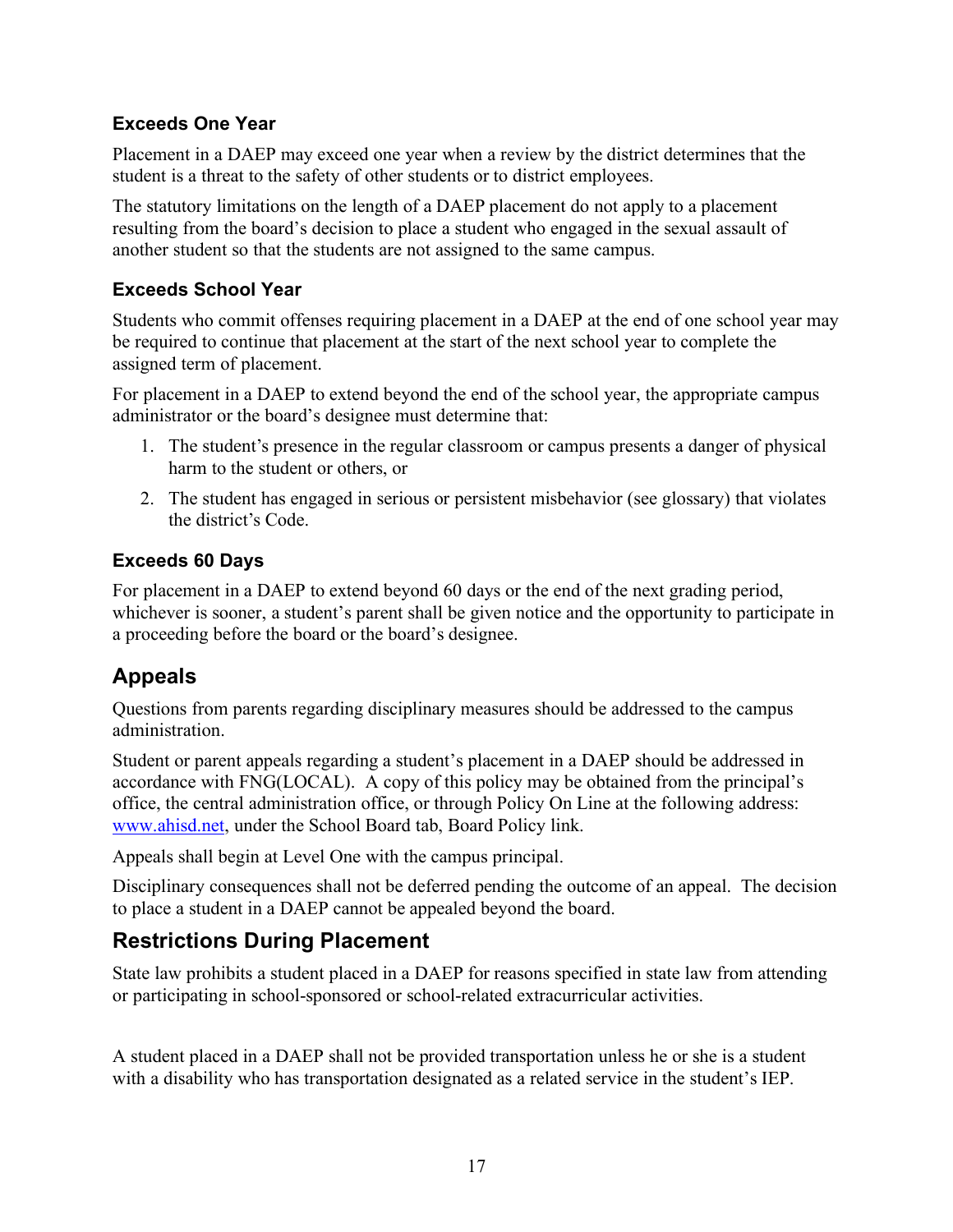For seniors who are eligible to graduate and are assigned to a DAEP at the time of graduation, the last day of placement in the program shall be the last instructional day, and the student shall be allowed to participate in the graduation ceremony and related graduation activities unless otherwise specified in the DAEP placement order.

## **Placement Review**

A student placed in a DAEP shall be provided a review of his or her status, including academic status, by the appropriate campus administrator or the board's designee at intervals not to exceed 120 days. In the case of a high school student, the student's progress toward graduation and the student's graduation plan shall also be reviewed. At the review, the student or the student's parent shall be given the opportunity to present arguments for the student's return to the regular classroom or campus. The student may not be returned to the classroom of a teacher who removed the student without that teacher's consent.

## **Additional Misconduct**

If during the term of placement in a DAEP the student engages in additional misconduct for which placement in a DAEP or expulsion is required or permitted, additional proceedings may be conducted, and the appropriate campus administrator may enter an additional disciplinary order as a result of those proceedings.

## **Notice of Criminal Proceedings**

When a student is placed in a DAEP for certain offenses, the office of the prosecuting attorney shall notify the district if:

- 1. Prosecution of a student's case was refused for lack of prosecutorial merit or insufficient evidence and no formal proceedings, deferred adjudication (see glossary), or deferred prosecution will be initiated; or
- 2. The court or jury found a student not guilty, or made a finding that the student did not engage in delinquent conduct or conduct indicating a need for supervision, and the case was dismissed with prejudice.

If a student was placed in a DAEP for such conduct, on receiving the notice from the prosecutor, the superintendent or designee shall review the student's placement and schedule a review with the student's parent not later than the third day after the superintendent or designee receives notice from the prosecutor. The student may not be returned to the regular classroom pending the review.

After reviewing the notice and receiving information from the student's parent, the superintendent or designee may continue the student's placement if there is reason to believe that the presence of the student in the regular classroom threatens the safety of other students or teachers.

The student or the student's parent may appeal the superintendent's decision to the board. The student may not be returned to the regular classroom pending the appeal. In the case of an appeal, the board shall, at the next scheduled meeting, review the notice from the prosecutor and receive information from the student, the student's parent, and the superintendent or designee,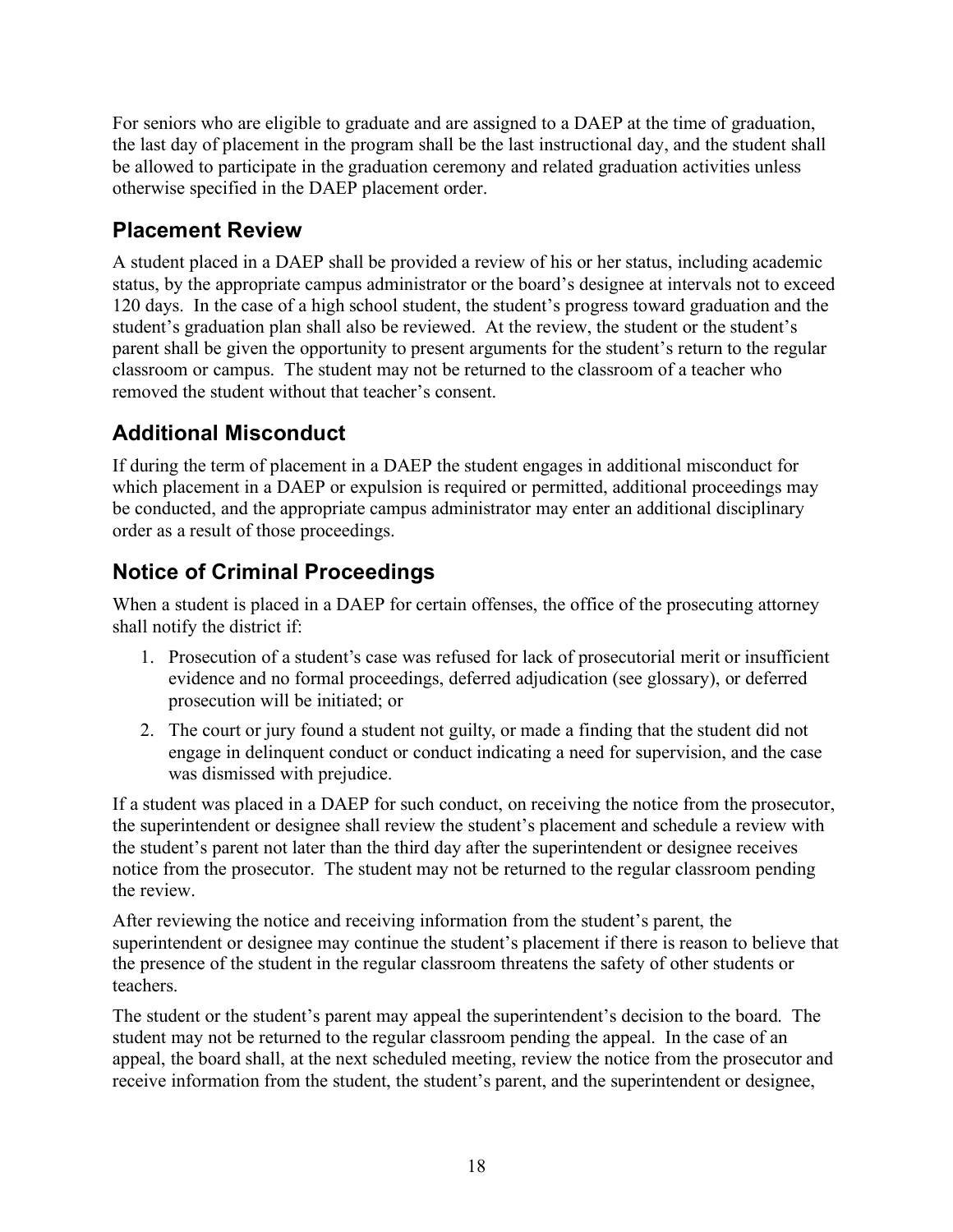and confirm or reverse the decision of the superintendent or designee. The board shall make a record of the proceedings.

If the board confirms the decision of the superintendent or designee, the student and the student's parent may appeal to the Commissioner of Education. The student may not be returned to the regular classroom pending the appeal.

## **Withdrawal During Process**

When a student violates the district's Code in a way that requires or permits the student to be placed in a DAEP and the student withdraws from the district before a placement order is completed, the appropriate campus administrator may complete the proceedings and issue a placement order. If the student then re-enrolls in the district during the same or a subsequent school year, the district may enforce the order at that time, less any period of the placement that has been served by the student during enrollment in another district. If the appropriate campus administrator or the board fails to issue a placement order after the student withdraws, the next district in which the student enrolls may complete the proceedings and issue a placement order.

## **Newly Enrolled Students**

The district shall continue the DAEP placement of a student who enrolls in the district and was assigned to a DAEP in an open-enrollment charter school or another district.

A newly enrolled student with a DAEP placement from a district in another state shall be placed as any other newly enrolled student if the behavior committed is a reason for DAEP placement in the receiving district.

If the student was placed in a DAEP by a school district in another state for a period that exceeds one year, this district, by state law, shall reduce the period of the placement so that the total placement does not exceed one year. After a review, however, the placement may be extended beyond a year if the district determines that the student is a threat to the safety of other students or employees or the extended placement is in the best interest of the student.

## **Emergency Placement Procedure**

When an emergency placement is necessary because the student's behavior is so unruly, disruptive, or abusive that it seriously interferes with classroom or school operations , the student shall be given oral notice of the reason for the action. Not later than the tenth day after the date of the placement, the student shall be given the appropriate conference required for assignment to a DAEP.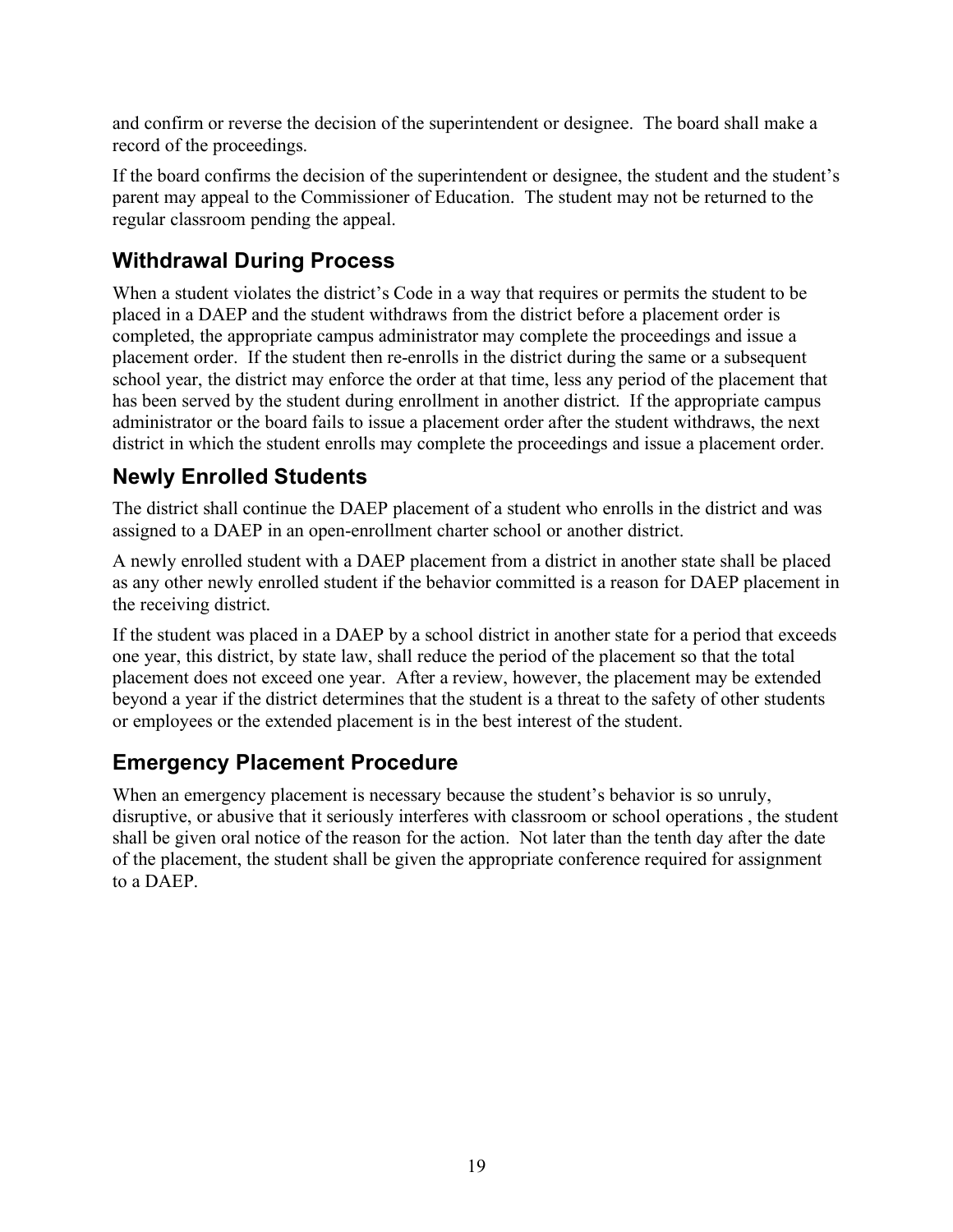# **Placement and/or Expulsion for Certain Offenses**

This section includes two categories of offenses for which the Education Code provides unique procedures and specific consequences.

## **Registered Sex Offenders**

Upon receiving notification in accordance with state law that a student is currently required to register as a sex offender, the administration must remove the student from the regular classroom and determine appropriate placement unless the court orders JJAEP placement.

If the student is under any form of court supervision, including probation, community supervision, or parole, the placement shall be in either DAEP or JJAEP for at least one semester.

If the student is not under any form of court supervision, the placement may be in DAEP or JJAEP for one semester or the placement may be in a regular classroom. The placement may not be in the regular classroom if the board or its designee determines that the student's presence:

- 1. Threatens the safety of other students or teachers,
- 2. Will be detrimental to the educational process, or
- 3. Is not in the best interests of the district's students.

#### **Review Committee**

At the end of the first semester of a student's placement in an alternative educational setting and before the beginning of each school year for which the student remains in an alternative placement, the district shall convene a committee, in accordance with state law, to review the student's placement. The committee shall recommend whether the student should return to the regular classroom or remain in the placement. Absent a special finding, the board or its designee must follow the committee's recommendation.

The placement review of a student with a disability who receives special education services must be made by the ARD committee.

#### **Newly Enrolled Student**

If a student enrolls in the district during a mandatory placement as a registered sex offender, the district may count any time already spent by the student in a placement or may require an additional semester in an alternative placement without conducting a review of the placement.

#### **Appeal**

A student or the student's parent may appeal the placement by requesting a conference between the board or its designee, the student, and the student's parent. The conference is limited to the factual question of whether the student is required to register as a sex offender. Any decision of the board or its designee under this section is final and may not be appealed.

## **Certain Felonies**

Regardless of whether placement or expulsion is required or permitted by one of the reasons in the DAEP Placement or Expulsion sections, in accordance with Education Code 37.0081, a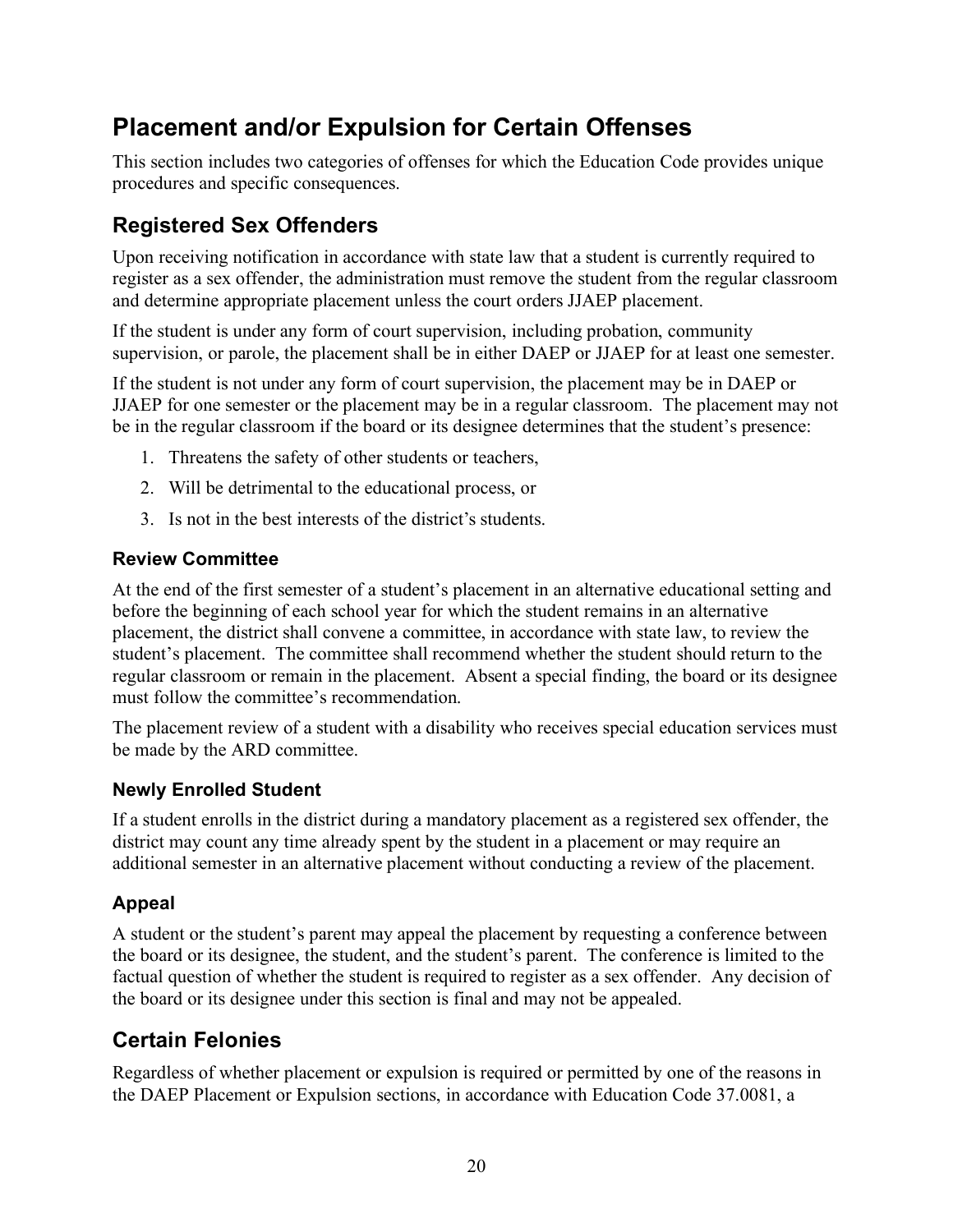student may be expelled and placed in either DAEP or JJAEP if the board or appropriate campus administrator makes certain findings and the following circumstances exist in relation to aggravated robbery or a felony offense under Title 5 (see glossary) of the Texas Penal Code. The student must:

- Have received deferred prosecution for conduct defined as aggravated robbery or a Title 5 felony offense;
- Have been found by a court or jury to have engaged in delinquent conduct for conduct defined as aggravated robbery or a Title 5 felony offense;
- Have been charged with engaging in conduct defined as aggravated robbery or a Title 5 felony offense;
- Have been referred to a juvenile court for allegedly engaging in delinquent conduct for conduct defined as aggravated robbery or a Title 5 felony offense; or
- Have received probation or deferred adjudication or have been arrested for, charged with, or convicted of aggravated robbery or a Title 5 felony offense.

The district may expel the student and order placement under these circumstances regardless of:

- 1. The date on which the student's conduct occurred,
- 2. The location at which the conduct occurred,
- 3. Whether the conduct occurred while the student was enrolled in the district, or
- 4. Whether the student has successfully completed any court disposition requirements imposed in connection with the conduct.

#### **Hearing and Required Findings**

The student must first have a hearing before the board or its designee, who must determine that in addition to the circumstances above that allow for the expulsion, the student's presence in the regular classroom:

- 1. Threatens the safety of other students or teachers,
- 2. Will be detrimental to the educational process, or
- 3. Is not in the best interest of the district's students.

Any decision of the board or the board's designee under this section is final and may not be appealed.

#### **Length of Placement**

The student is subject to the placement until:

- 1. The student graduates from high school,
- 2. The charges are dismissed or reduced to a misdemeanor offense, or
- 3. The student completes the term of the placement or is assigned to another program.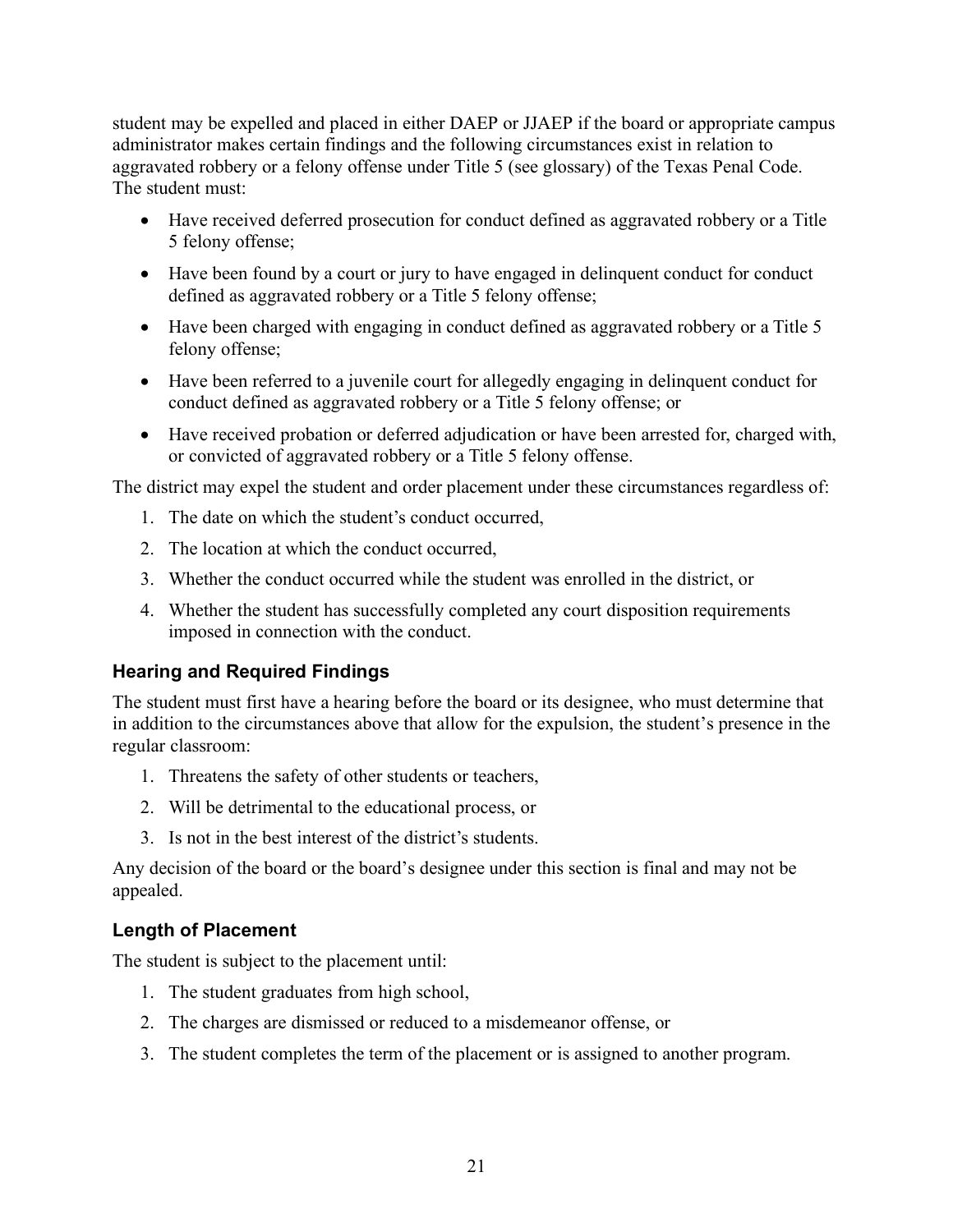#### **Newly Enrolled Students**

A student who enrolls in the district before completing a placement under this section from another school district must complete the term of the placement.

# **Expulsion**

In deciding whether to order expulsion, regardless of whether the action is mandatory or discretionary, the appropriate campus administrator shall take into consideration:

- 1. Self-defense (see glossary),
- 2. Intent or lack of intent at the time the student engaged in the conduct,
- 3. The student's disciplinary history, or
- 4. A disability that substantially impairs the student's capacity to appreciate the wrongfulness of the student's conduct.

#### **Discretionary Expulsion: Misconduct That May Result in Expulsion**

Some of the following types of misconduct may result in mandatory placement in a DAEP, whether or not a student is expelled. (See DAEP Placement)

#### **Any Location**

A student **may** be expelled for:

- Engaging in bullying that encourages a student to commit or attempt to commit suicide
- Inciting violence against a student through group bullying.
- Releasing or threatening to release intimate visual material of a minor or a student who is 18 years of age or older without the student's consent.
- Conduct that contains the elements of assault under Penal Code  $22.01(a)(1)$  in retaliation against a school employee or volunteer.
- Criminal mischief, if punishable as a felony.
- Engaging in conduct that contains the elements of one of the following offenses against another student.
	- Aggravated assault.
	- Sexual assault.
	- Aggravated sexual assault.
	- Murder.
	- Capital murder.
	- Criminal attempt to commit murder or capital murder.
	- Aggravated robbery.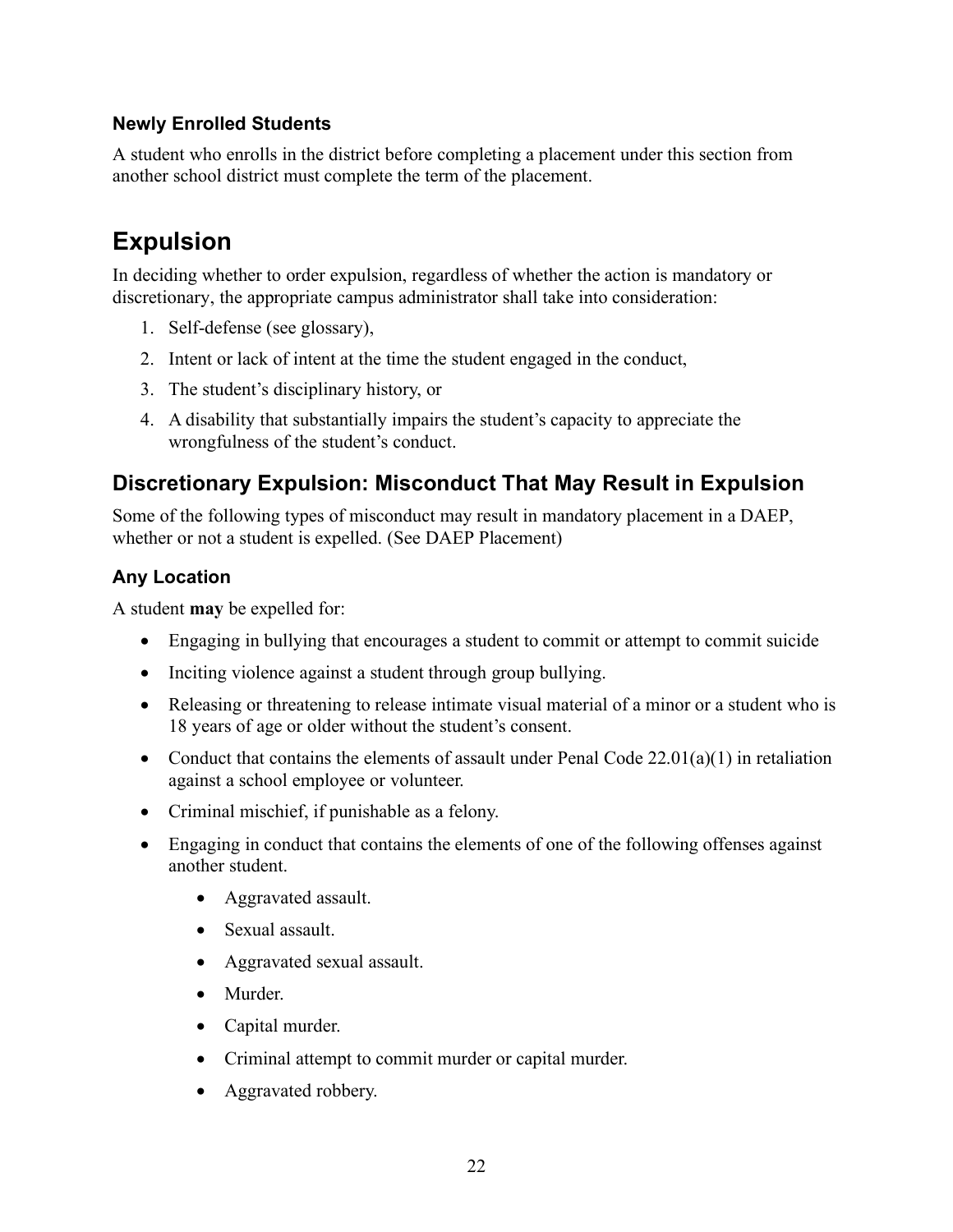- Breach of computer security.
- Engaging in conduct relating to a false alarm or report (including a bomb threat) or a terroristic threat involving a public school.

#### **At School, Within 300 Feet, or at a School Event**

A student **may** be expelled for committing any of the following offenses on or within 300 feet of school property, as measured from any point on the school's real property boundary line, or while attending a school-sponsored or school-related activity on or off school property:

- Selling, giving, or delivering to another person, or possessing, using, or being under the influence of marijuana, a controlled substance, or a dangerous drug, if the conduct is not punishable as a felony. A student with a valid prescription for low-THC cannabis as authorized by Chapter 487 of the Health and Safety Code does not violate this provision. (See glossary for "under the influence.")
- Selling, giving, or delivering to another person, or possessing, using, or being under the influence of alcohol; or committing a serious act or offense while under the influence of alcohol, if the conduct is not punishable as a felony.
- Engaging in conduct that contains the elements of an offense relating to abusable volatile chemicals.
- Engaging in conduct that contains the elements of assault under Section  $22.01(a)(1)$ against an employee or a volunteer.
- Engaging in deadly conduct. (See glossary.)

#### **Within 300 Feet of School**

A student **may** be expelled for engaging in the following conduct while within 300 feet of school property, as measured from any point on the school's real property boundary line:

- Aggravated assault, sexual assault, or aggravated sexual assault.
- Arson. (See glossary.)
- Murder, capital murder, or criminal attempt to commit murder or capital murder.
- Indecency with a child, aggravated kidnapping, manslaughter, criminally negligent homicide, or aggravated robbery.
- Continuous sexual abuse of a young child or children.
- Felony drug- or alcohol-related offense.
- Carrying on or about the student's person a handgun, a location-restricted knife, or a club, as these terms are defined by state law. (See glossary.)
- Possessing, manufacturing, transporting, repairing, or selling a prohibited weapon, as defined by state law. (See glossary.)
- Possession of a firearm, as defined by federal law. (See glossary.)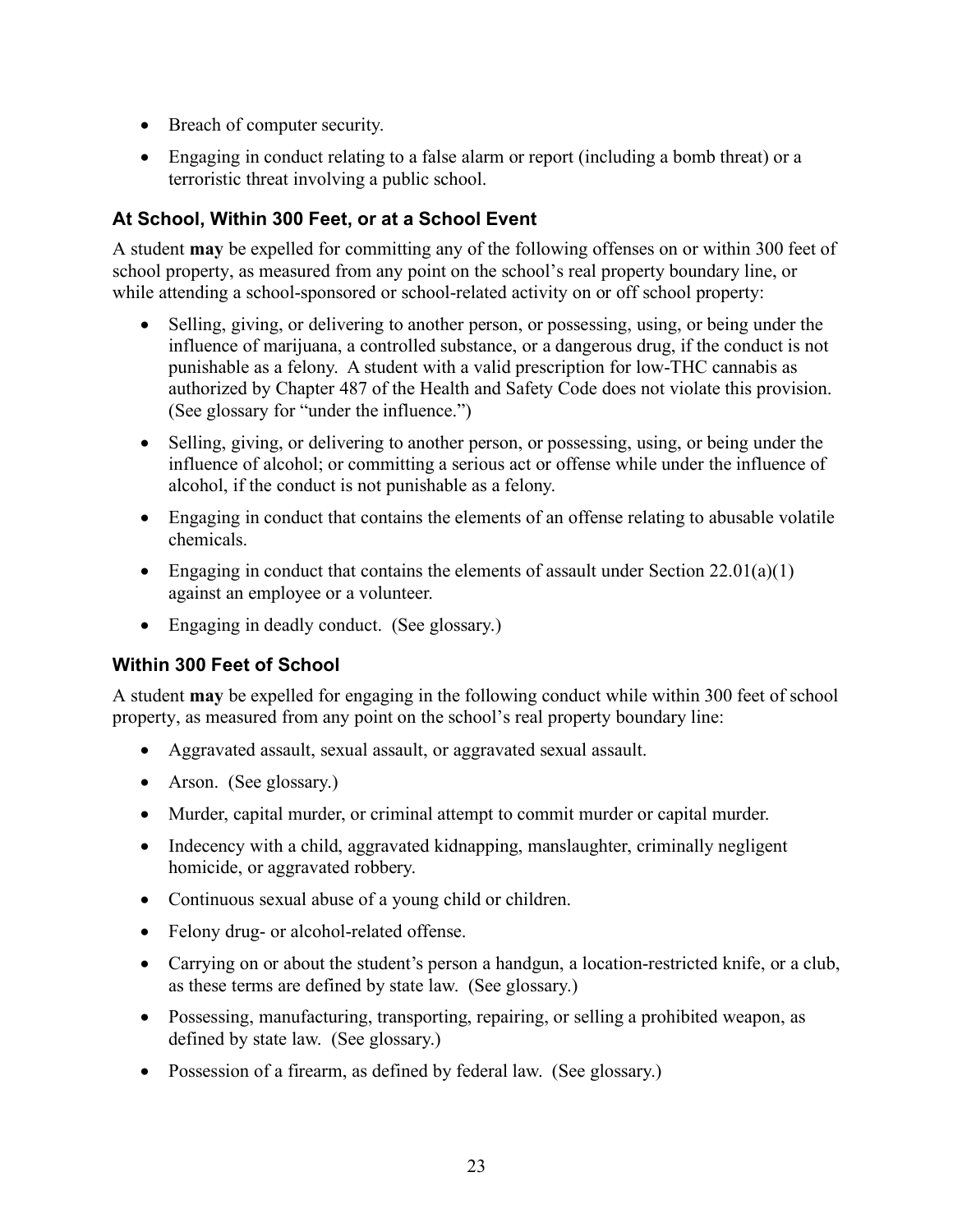#### **Property of Another District**

A student **may** be expelled for committing any offense that is a state-mandated expellable offense if the offense is committed on the property of another district in Texas or while the student is attending a school-sponsored or school-related activity of a school in another district in Texas.

#### **While in DAEP**

A student **may** be expelled for engaging in documented serious misbehavior that violates the district's Code, despite documented behavioral interventions while placed in a DAEP. For purposes of discretionary expulsion from a DAEP, serious misbehavior means:

- 1. Deliberate violent behavior that poses a direct threat to the health or safety of others;
- 2. Extortion, meaning the gaining of money or other property by force or threat;
- 3. Conduct that constitutes coercion, as defined by Section 1.07, Penal Code; or
- 4. Conduct that constitutes the offense of:
	- a. Public lewdness under Section 21.07, Penal Code;
	- b. Indecent exposure under Section 21.08, Penal Code;
	- c. Criminal mischief under Section 28.03, Penal Code;
	- d. Personal hazing under Section 37.152; or
	- e. Harassment under Section 42.07(a)(1), Penal Code, of a student or district employee.

## **Mandatory Expulsion: Misconduct That Requires Expulsion**

A student **must** be expelled under federal or state law for any of the following offenses that occur on school property or while attending a school-sponsored or school-related activity on or off school property:

#### **Under Federal Law**

• Bringing to school or possessing at school, including any setting that is under the district's control or supervision for the purpose of a school activity, a firearm, as defined by federal law. (See glossary.)

*Note:* Mandatory expulsion under the federal Gun Free Schools Act does not apply to a firearm that is lawfully stored inside a locked vehicle, or to firearms used in activities approved and authorized by the district when the district has adopted appropriate safeguards to ensure student safety.

#### **Under the Texas Penal Code**

- Carrying on or about the student's person the following, as defined by the Texas Penal Code:
	- A handgun, defined by state law as any firearm designed, made, or adapted to be used with one hand. (See glossary.) Note: A student may not be expelled solely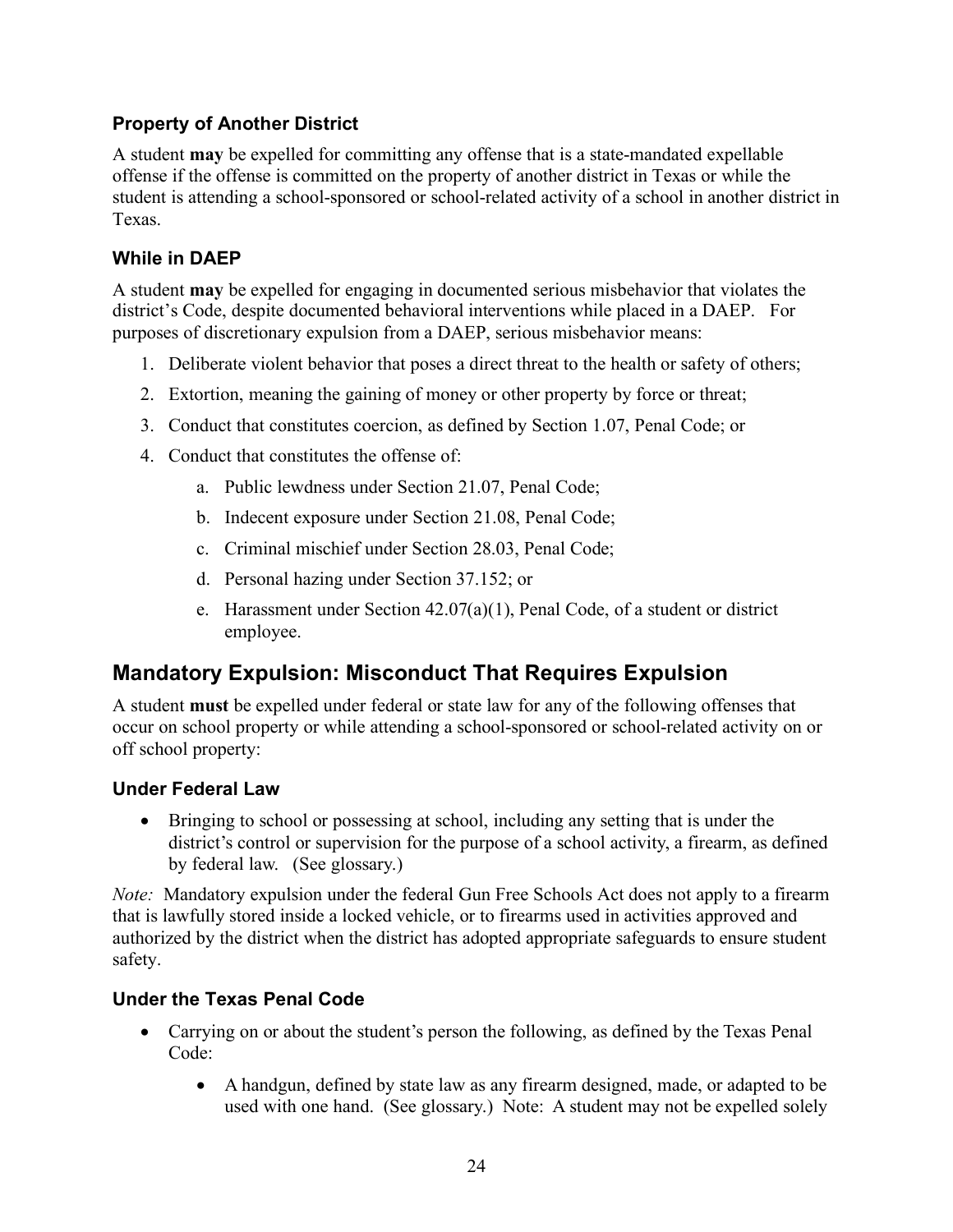on the basis of the student's use, exhibition, or possession of a firearm that occurs at an approved target range facility that is not located on a school campus, while participating in or preparing for a school-sponsored, shooting sports competition or a shooting sports educational activity that is sponsored or supported by the Parks and Wildlife Department, or a shooting sports sanctioning organization working with the department. [See policy FNCG(LEGAL).]

- A location-restricted knife, as defined by state law. (See glossary.)
- A club, as defined in state law. (See glossary.)
- Possessing, manufacturing, transporting, repairing, or selling a prohibited weapon, as defined in state law. (See glossary.)
- Behaving in a manner that contains elements of the following offenses under the Texas Penal Code:
	- Aggravated assault, sexual assault, or aggravated sexual assault.
	- Arson. (See glossary.)
	- Murder, capital murder, or criminal attempt to commit murder or capital murder.
	- Indecency with a child.
	- Aggravated kidnapping.
	- Aggravated robbery.
	- Manslaughter.
	- Criminally negligent homicide.
	- Continuous sexual abuse of a young child or children.
	- Behavior punishable as a felony that involves selling, giving, or delivering to another person, or possessing, using, or being under the influence of marijuana, a controlled substance, a dangerous drug, or alcohol; or committing a serious act or offense while under the influence of alcohol.
- Engaging in retaliation against a school employee or volunteer combined with one of the above-listed mandatory expulsion offenses.

## **Under Age Ten**

When a student under the age of ten engages in behavior that is expellable behavior, the student shall not be expelled, but shall be placed in a DAEP. A student under age six shall not be placed in a DAEP unless the student commits a federal firearm offense.

## **Process**

If a student is believed to have committed an expellable offense, the appropriate administrator shall schedule a hearing within a reasonable time. The student's parent shall be invited in writing to attend the hearing.

Until a hearing can be held, the administrator may place the student in: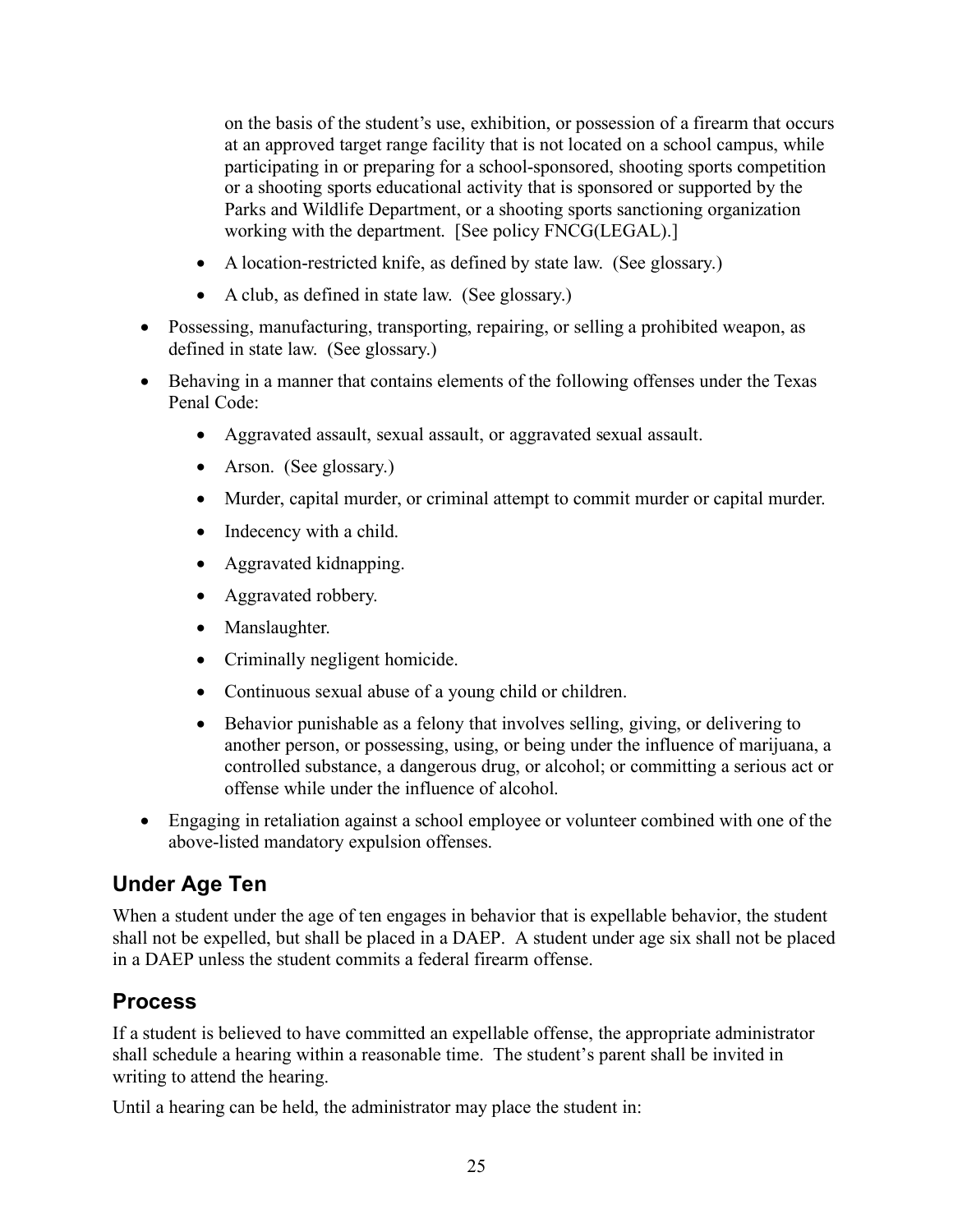- Another appropriate classroom.
- In-school suspension.
- Out-of-school suspension.
- DAEP.

#### **Hearing**

A student facing expulsion shall be given a hearing with appropriate due process. The student is entitled to:

- 1. Representation by the student's parent or another adult who can provide guidance to the student and who is not an employee of the district,
- 2. An opportunity to testify and to present evidence and witnesses in the student's defense, and
- 3. An opportunity to question the witnesses called by the district at the hearing.

After providing notice to the student and parent of the hearing, the district may hold the hearing regardless of whether the student or the student's parent attends.

The board of trustees delegates to the Superintendent authority to conduct hearings and expel students.

#### **Board Review of Expulsion**

After the due process hearing, the expelled student may request that the board review the expulsion decisions. The student or parent must submit a written request to the superintendent within seven days after receipt of the written decision. The superintendent must provide the student or parent written notice of the date, time, and place of the meeting at which the board will review the decision.

The board shall review the record of the expulsion hearing in a closed meeting unless the parent requests in writing that the matter be held in an open meeting. The board may also hear a statement from the student or parent and from the board's designee.

The board shall hear statements made by the parties at the review and shall base its decision on evidence reflected in the record and any statements made by the parties at the review. The board shall make and communicate its decision orally at the conclusion of the presentation. Consequences shall not be deferred pending the outcome of the hearing.

#### **Expulsion Order**

Before ordering the expulsion, the board or appropriate campus administrator shall take into consideration:

- 1. Self-defense (see glossary),
- 2. Intent or lack of intent at the time the student engaged in the conduct,
- 3. The student's disciplinary history, or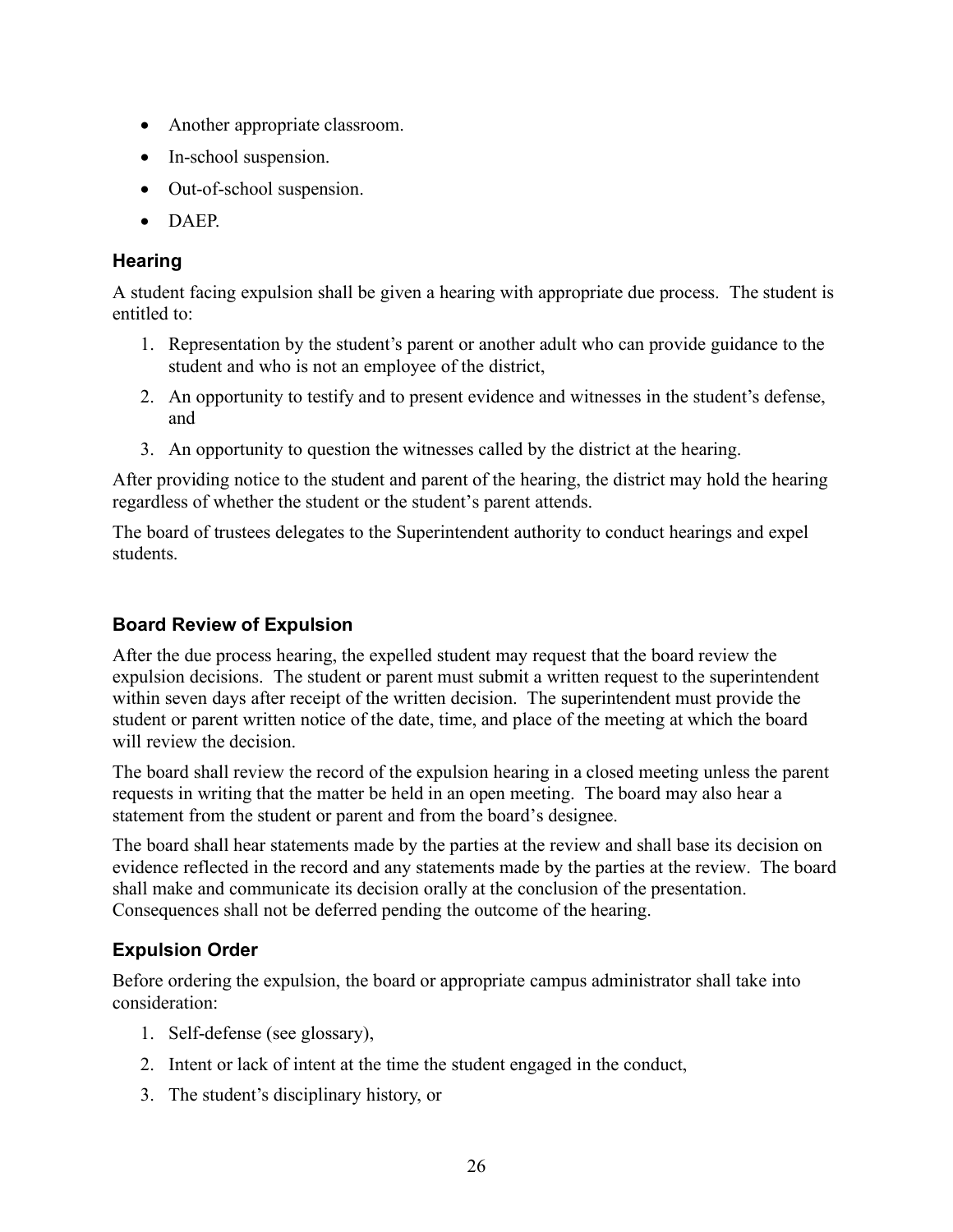4. A disability that substantially impairs the student's capacity to appreciate the wrongfulness of the student's conduct.

If the student is expelled, the board or its designee shall deliver to the student and the student's parent a copy of the order expelling the student.

Not later than the second business day after the hearing, the campus administrator shall deliver to the juvenile court a copy of the expulsion order and the information required by Section 52.04 of the Family Code.

If the length of the expulsion is inconsistent with the guidelines included in the Student Code of Conduct, the expulsion order shall give notice of the inconsistency.

## **Length of Expulsion**

The length of an expulsion shall be correlated to the seriousness of the offense, the student's age and grade level, the frequency of misbehavior, the student's attitude, and statutory requirements.

The duration of a student's expulsion shall be determined on a case-by-case basis. The maximum period of expulsion is one calendar year, except as provided below.

An expulsion may not exceed one year unless, after review, the district determines that:

- 1. The student is a threat to the safety of other students or to district employees, or
- 2. Extended expulsion is in the best interest of the student.

State and federal law require a student to be expelled from the regular classroom for a period of at least one calendar year for bringing a firearm, as defined by federal law, to school. However, the superintendent may modify the length of the expulsion on a case-by-case basis.

Students who commit offenses that require expulsion at the end of one school year may be expelled into the next school year to complete the term of expulsion.

## **Withdrawal During Process**

When a student has violated the district's Code in a way that requires or permits expulsion from the district and the student withdraws from the district before the expulsion hearing takes place, the district may conduct the hearing after sending written notice to the parent and student.

If the student then re-enrolls in the district during the same or subsequent school year, the district may enforce the expulsion order at that time, less any expulsion period that has been served by the student during enrollment in another district.

If the appropriate campus administrator or the board fails to issue an expulsion order after the student withdraws, the next district in which the student enrolls may complete the proceedings.

# **Additional Misconduct**

If during the expulsion, the student engages in additional conduct for which placement in a DAEP or expulsion is required or permitted, additional proceedings may be conducted, and the appropriate campus administrator or the board may issue an additional disciplinary order as a result of those proceedings.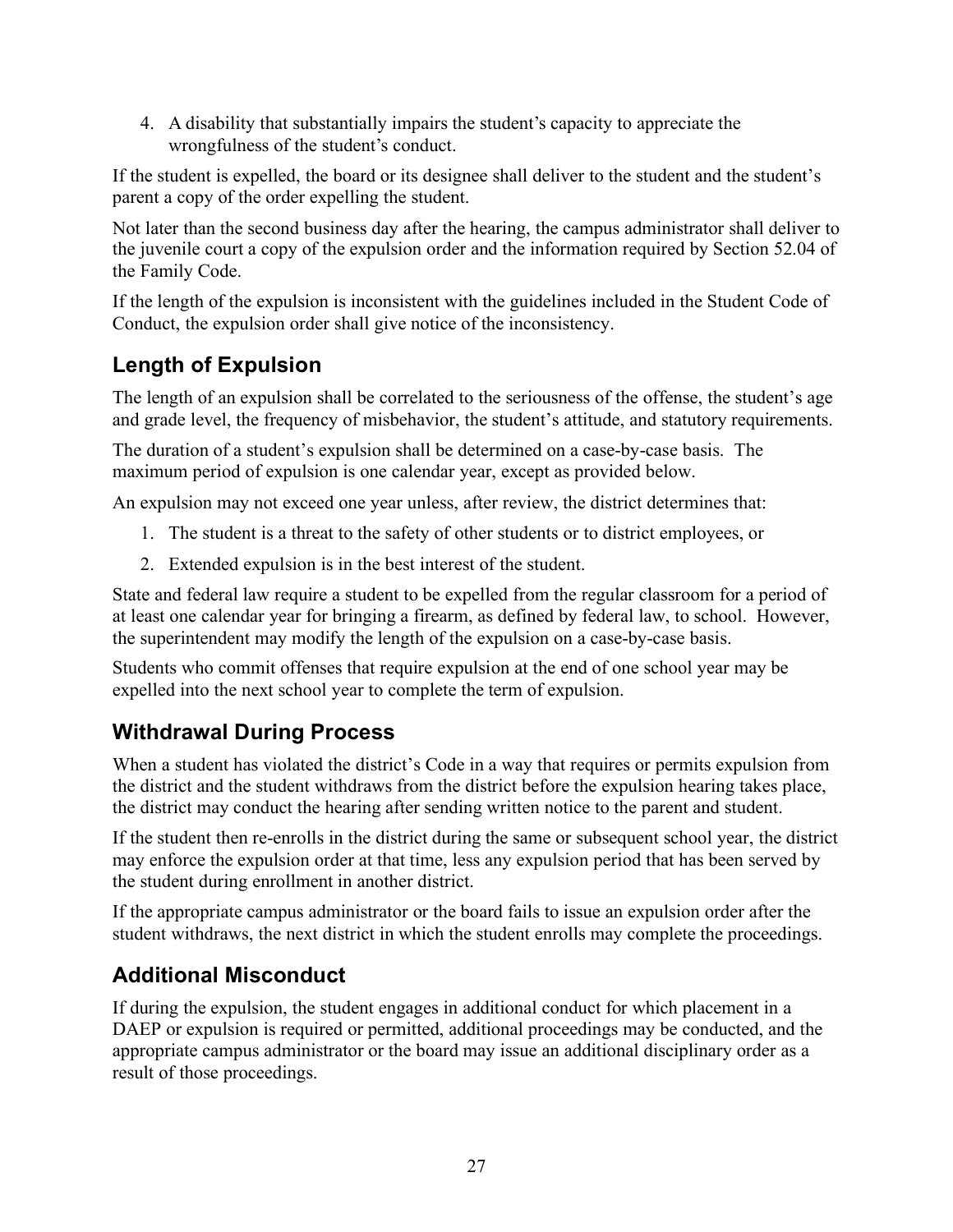## **Restrictions During Expulsion**

Expelled students are prohibited from being on school grounds or attending school-sponsored or school-related activities during the period of expulsion.

No district academic credit shall be earned for work missed during the period of expulsion unless the student is enrolled in a JJAEP or another district-approved program.

## **Newly Enrolled Students**

The district shall continue the expulsion of any newly enrolled student expelled from another district or an open-enrollment charter school until the period of the expulsion is completed.

If a student expelled in another state enrolls in the district, the district may continue the expulsion under the terms of the expulsion order, may place the student in a DAEP for the period specified in the order, or may allow the student to attend regular classes if:

- 1. The out-of-state district provides the district with a copy of the expulsion order, and
- 2. The offense resulting in the expulsion is also an expellable offense in the district in which the student is enrolling.

If a student is expelled by a district in another state for a period that exceeds one year and the district continues the expulsion or places the student in a DAEP, the district shall reduce the period of the expulsion or DAEP placement so that the entire period does not exceed one year, unless after a review it is determined that:

- 1. The student is a threat to the safety of other students or district employees, or
- 2. Extended placement is in the best interest of the student.

## **Emergency Expulsion Procedures**

When an emergency expulsion is necessary to protect persons or property from imminent harm, the student shall be given verbal notice of the reason for the action. Within ten days after the date of the emergency expulsion, the student shall be given appropriate due process required for a student facing expulsion.

## **DAEP Placement of Expelled Students**

The district may provide educational services to any expelled student in a DAEP; however, educational services in the DAEP must be provided if the student is less than ten years of age.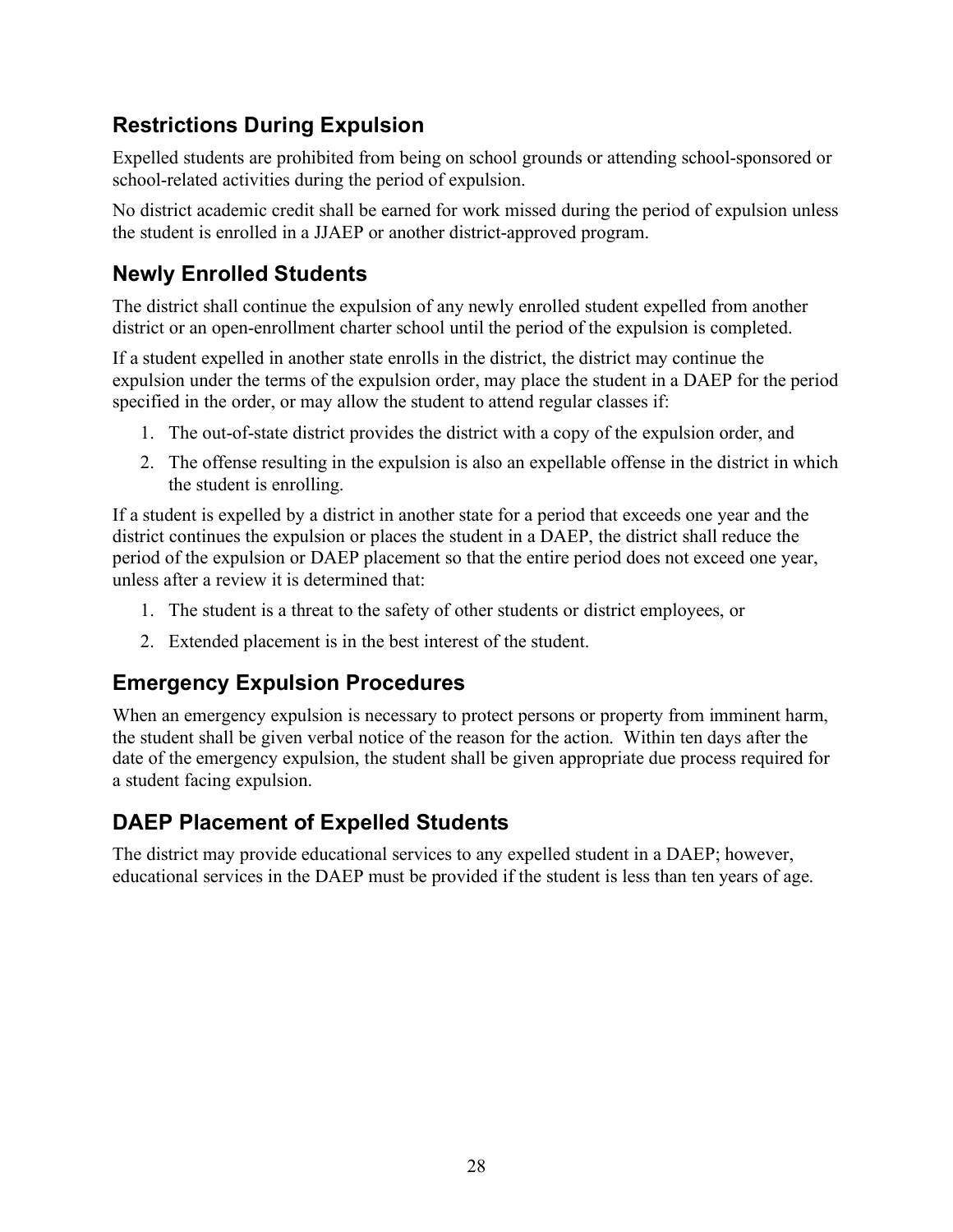# **Glossary**

**Abuse** is improper or excessive use.

**Aggravated robbery** is defined in part by Texas Penal Code 29.03(a) as when a person commits robbery and:

- 1. Causes serious bodily injury to another;
- 2. Uses or exhibits a deadly weapon; or
- 3. Causes bodily injury to another person or threatens or places another person in fear of imminent bodily injury or death, if the other person is:
	- a. 65 years of age or older, or
	- b. A disabled person.

**Armor-piercing ammunition** is defined by Texas Penal Code 46.01 as handgun ammunition used in pistols and revolvers and designed primarily for the purpose of penetrating metal or body armor.

**Arson** is defined in part by Texas Penal Code 28.02 as:

- 1. A crime that involves starting a fire or causing an explosion with intent to destroy or damage:
	- a. Any vegetation, fence, or structure on open-space land; or
	- b. Any building, habitation, or vehicle:
		- 1) Knowing that it is within the limits of an incorporated city or town,
		- 2) Knowing that it is insured against damage or destruction,
		- 3) Knowing that it is subject to a mortgage or other security interest,
		- 4) Knowing that it is located on property belonging to another,
		- 5) Knowing that it has located within it property belonging to another, or
		- 6) When the person starting the fire is reckless about whether the burning or explosion will endanger the life of some individual or the safety of the property of another.
- 2. A crime that involves recklessly starting a fire or causing an explosion while manufacturing or attempting to manufacture a controlled substance and the fire or explosion damages any building, habitation, or vehicle; or
- 3. A crime that involves intentionally starting a fire or causing an explosion and in so doing:
	- a. Recklessly damages or destroys a building belonging to another, or
	- b. Recklessly causes another person to suffer bodily injury or death.

**Assault** is defined in part by Texas Penal Code §22.01(a)(1) as intentionally, knowingly, or recklessly causing bodily injury to another; §22.01(a)(2) as intentionally or knowingly threatening another with imminent bodily injury; and §22.01(a)(3) as intentionally or knowingly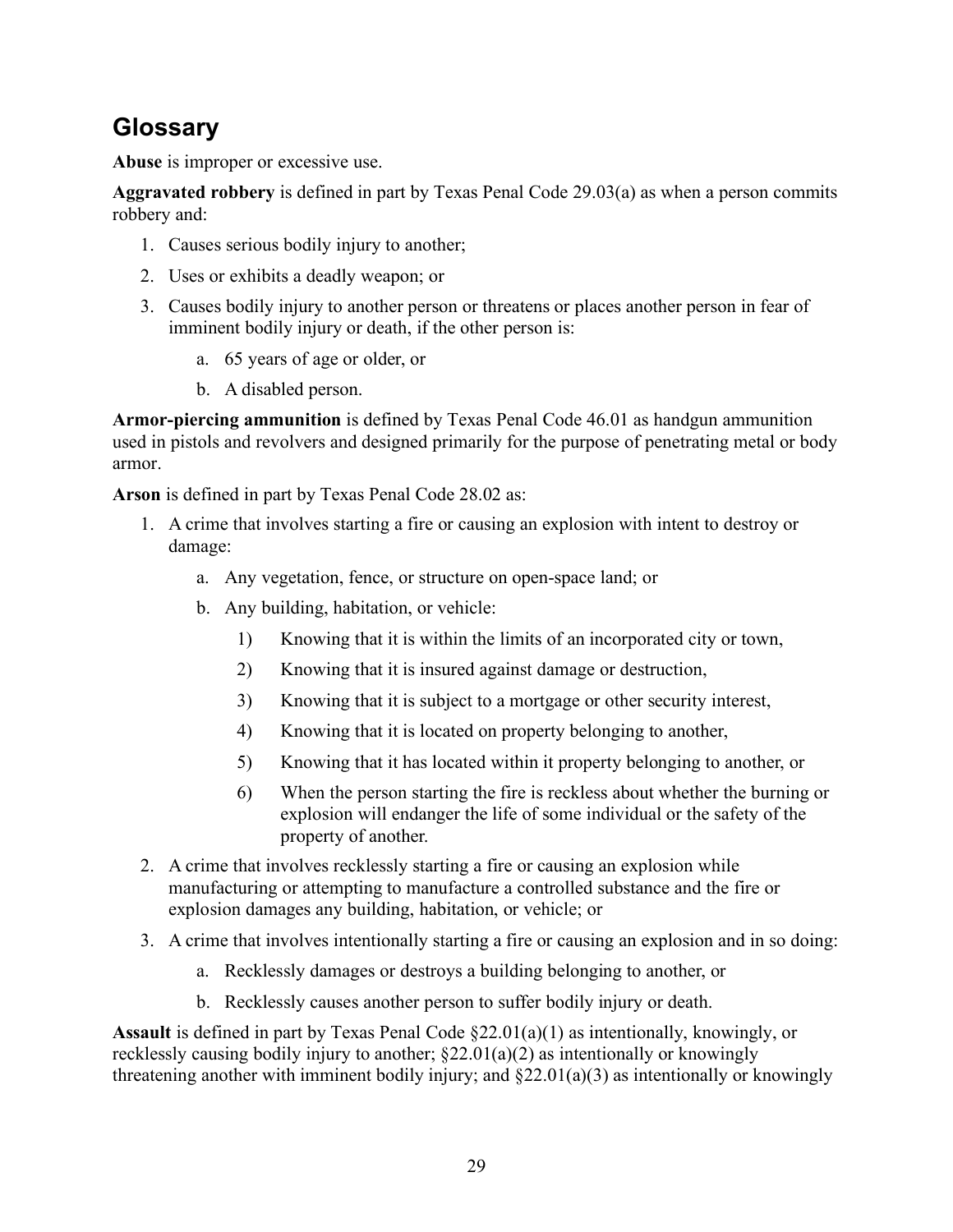causing physical contact with another that can reasonably be regarded as offensive or provocative.

**Breach of Computer Security** includes knowingly accessing a computer, computer network, or computer system without the effective consent of the owner as defined in Texas Penal Code 33.02, if the conduct involves accessing a computer, computer network, or computer system owned by or operated on behalf of a school district; and the student knowingly alters, damages, or deletes school district property or information; or commits a breach of any other computer, computer network, or computer system.

**Bullying** is defined in Section 37.0832 of the Education Code as a single significant act or a pattern of acts by one or more students directed at another student that exploits an imbalance of power and involves engaging in written or verbal expression, expression through electronic means, or physical conduct that:

- 1. Has the effect or will have the effect of physically harming a student, damaging a student's property, or placing a student in reasonable fear of harm to the student's person or of damage to the student's property;
- 2. Is sufficiently severe, persistent, or pervasive enough that the action or threat creates an intimidating, threatening, or abusive educational environment for a student;
- 3. Materially and substantially disrupts the educational process or the orderly operation of a classroom or school; or
- 4. Infringes on the rights of the victim at school.

Bullying includes cyberbullying. (See below). This state law on bullying prevention applies to:

- 1. Bullying that occurs on or is delivered to school property or to the site of a schoolsponsored or school-related activity on or off school property;
- 2. Bullying that occurs on a publicly or privately owned school bus or vehicle being used for transportation of students to or from school or a school-sponsored or school-related activity; and
- 3. Cyberbullying that occurs off school property or outside of a school-sponsored or schoolrelated activity if the cyberbullying interferes with a student's educational opportunities or substantially disrupts the orderly operation of a classroom, school, or school-sponsored or school-related activity.

**Chemical dispensing device** is defined by Texas Penal Code 46.01 as a device designed, made, or adapted for the purpose of dispensing a substance capable of causing an adverse psychological or physiological effect on a human being. A small chemical dispenser sold commercially for personal protection is not in this category.

**Club** is defined by Texas Penal Code 46.01 as an instrument specially designed, made, or adapted for the purpose of inflicting serious bodily injury or death. A blackjack, nightstick, mace, and tomahawk are in the same category.

**Criminal street gang** is three or more persons having a common identifying sign or symbol or an identifiable leadership who continuously or regularly associate in the commission of criminal activities.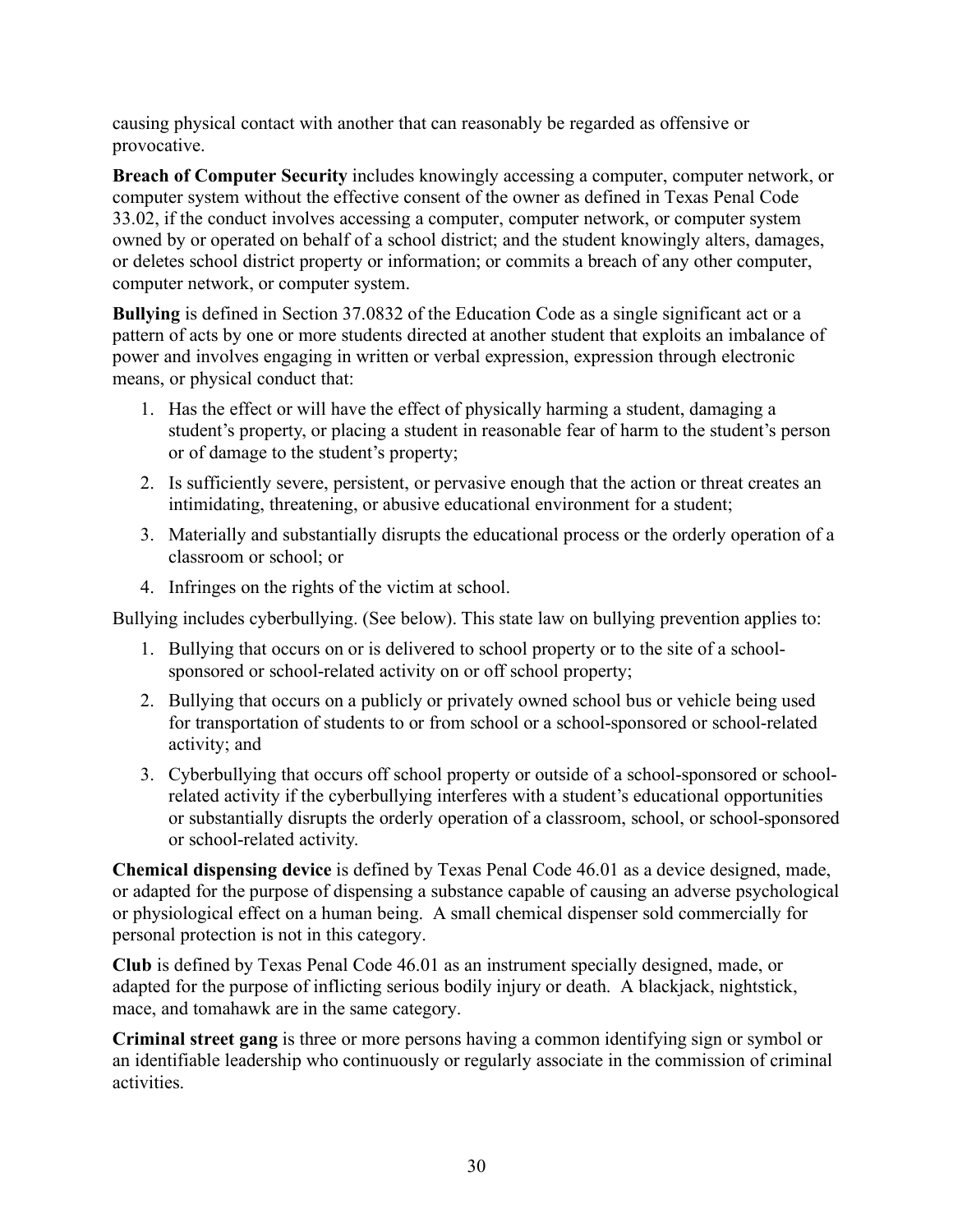**Cyberbullying** is defined by Section 37.0832 of the Education Code as bullying that is done through the use of any electronic communication device including through the use of a cellular or other type of telephone, a computer, a camera, electronic mail, instant messaging, text messaging, a social media application, an Internet website, or any other Internet-based communication tool.

**Dating violence** occurs when a person in a current or past dating relationship uses physical, sexual, verbal, or emotional abuse to harm, threaten, intimidate, or control another person in the relationship. Dating violence also occurs when a person commits these acts against a person in a marriage or dating relationship with the individual who is or was once in a marriage or dating relationship with the person committing the offense, as defined by Section 71.0021 of the Family Code.

**Deadly conduct** occurs when a person recklessly engages in conduct that places another in imminent danger of serious bodily injury, such as knowingly discharging a firearm in the direction of an individual, habitation, building, or vehicle.

**Deferred adjudication** is an alternative to seeking a conviction in court that may be offered to a juvenile for delinquent conduct or conduct indicating a need for supervision.

**Deferred prosecution** may be offered to a juvenile as an alternative to seeking a conviction in court for delinquent conduct or conduct indicating a need for supervision.

**Delinquent conduct** is conduct that violates either state or federal law and is punishable by imprisonment or confinement in jail. It includes conduct that violates certain juvenile court orders, including probation orders, but does not include violations of traffic laws.

**Discretionary** means that something is left to or regulated by a local decision maker.

**E-cigarette** means an electronic cigarette or any other device that simulates smoking by using a mechanical heating element, battery, or electronic circuit to deliver nicotine or other substances to the individual inhaling from the device. The term includes any device that is manufactured, distributed, or sold as an e-cigarette, e-cigar, or e-pipe or under another product name or description and a component, part, or accessory for the device, regardless of whether the component, part, or accessory is sold separately from the device.

**Explosive weapon** is defined by Texas Penal Code 46.01 as any explosive or incendiary bomb, grenade, rocket, or mine and its delivery mechanism that is designed, made, or adapted for the purpose of inflicting serious bodily injury, death, or substantial property damage, or for the principal purpose of causing such a loud report as to cause undue public alarm or terror.

**False alarm or report** occurs when a person knowingly initiates, communicates, or circulates a report of a present, past, or future bombing, fire, offense, or other emergency that he or she knows is false or baseless and that would ordinarily:

- 1. Cause action by an official or volunteer agency organized to deal with emergencies;
- 2. Place a person in fear of imminent serious bodily injury; or
- 3. Prevent or interrupt the occupation of a building, room, or place of assembly.

**Firearm** is defined by federal law (18 U.S.C. § 921(a)) as: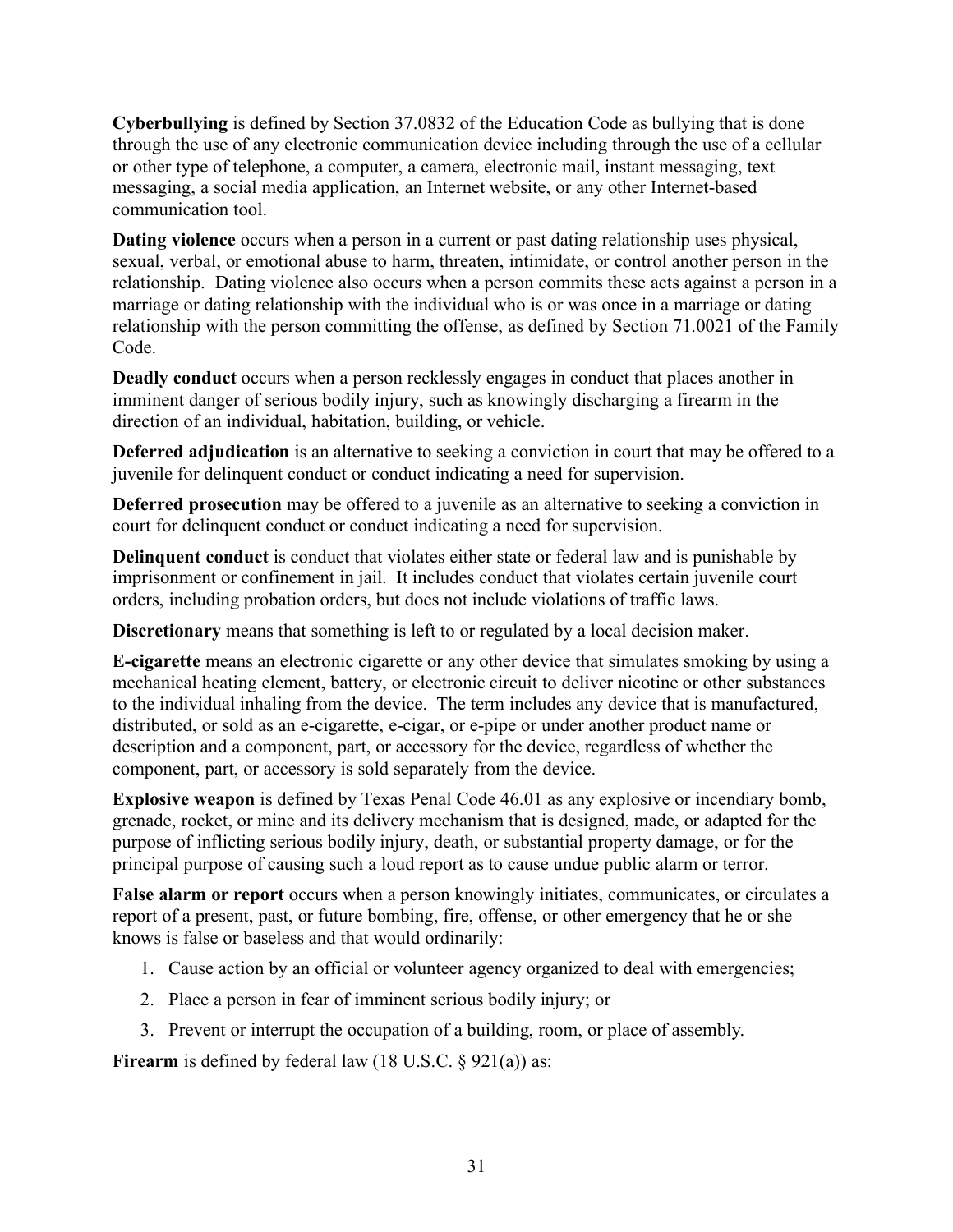- 1. Any weapon (including a starter gun) that will, is designed to, or may readily be converted to expel a projectile by the action of an explosive;
- 2. The frame or receiver of any such weapon;
- 3. Any firearm muffler or firearm weapon; or
- 4. Any destructive device, such as any explosive, incendiary or poison gas bomb, or grenade.

Such term does not include an antique firearm.

**Firearm silencer is** defined by Texas Penal Code 46.01 as any device designed, made, or adapted to muffle the report of a firearm.

**Graffiti** are markings with paint, an indelible pen or marker, or an etching or engraving device on tangible property without the effective consent of the owner. The markings may include inscriptions, slogans, drawings, or paintings.

**Handgun** is defined by Texas Penal Code 46.01 as any firearm that is designed, made, or adapted to be fired with one hand.

#### **Harassment** is:

- 1. Conduct that meets the definition established in district policies DIA(LOCAL) and FFH(LOCAL); or
- 1. Conduct that threatens to cause harm or bodily injury to another person, including a district student, employee, board member, or volunteer; is sexually intimidating; causes physical damage to the property of another student; subjects another student to physical confinement or restraint; or maliciously and substantially harms another student's physical or emotional health or safety, as defined in Section 37.001(b)(2) of the Education Code.

**Hazing** is defined by Section 37.151 of the Education Code as an intentional, knowing, or reckless act, on or off campus, by one person alone or acting with others, that endangers the mental or physical health or safety of a student for the purpose of pledging, initiation into, affiliation with, holding office in, or maintaining membership in an organization.

**Hit list** is defined in Section 37.001(b)(3) of the Education Code as a list of people targeted to be harmed, using a firearm, a knife, or any other object to be used with intent to cause bodily harm.

**Improvised explosive device** is defined by Texas Penal Code 46.01 as a completed and operational bomb designed to cause serious bodily injury, death, or substantial property damage that is fabricated in an improvised manner using nonmilitary components.

**Indecent exposure** is defined by Texas Penal Code 21.08 as an offense that occurs when a person exposes his or her anus or any part of his or her genitals with intent to arouse or gratify the sexual desire of any person, and is reckless about whether another is present who will be offended or alarmed by the act.

**Intimate visual material** is defined by Texas Civil Practices and Remedies Code 98B.001 and Texas Penal Code 21.16 as visual material that depicts a person with the person's intimate parts exposed or engaged in sexual conduct. "Visual material" means any film, photograph, video tape, negative, or slide of any photographic reproduction or any other physical medium that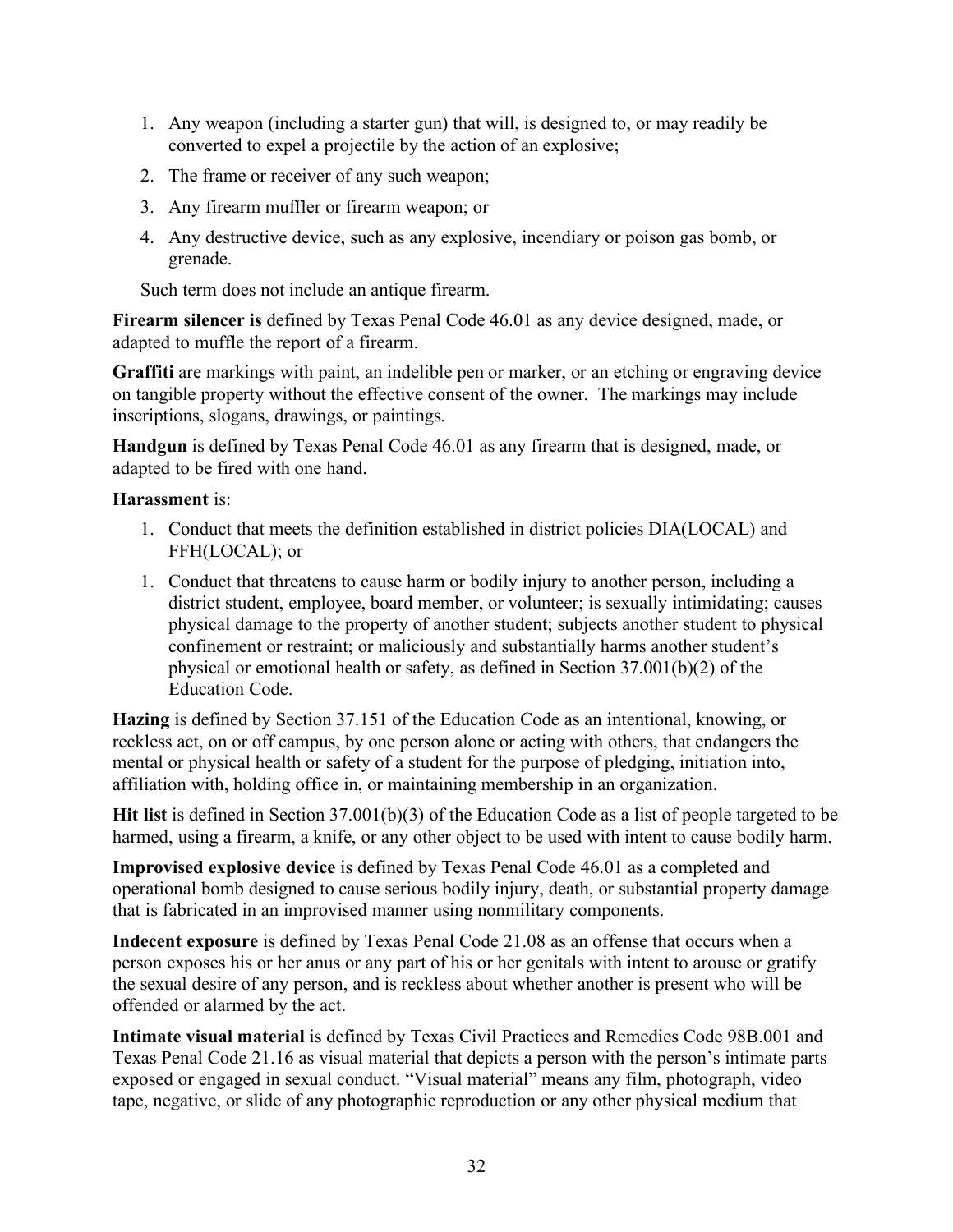allows an image to be displayed on a computer or other video screen and any image transmitted to a computer or other video screen.

**Location-restricted knife** is defined by Texas Penal Code 46.01 as a a knife with a blade over five and one-half inches.

**Knuckles** as defined by Texas Penal Code 46.01 are any instrument consisting of finger rings or guards made of a hard substance and designed or adapted for inflicting serious bodily injury or death by striking a person with a fist enclosed in the knuckles.

**Look-alike weapon** means an item that resembles a weapon but is not intended to be used to cause serious bodily injury.

**Machine gun** as defined by Texas Penal Code 46.01 is any firearm that is capable of shooting more than two shots automatically, without manual reloading, by a single function of the trigger.

**Mandatory** means that something is obligatory or required because of an authority.

**Paraphernalia** are devices that can be used for inhaling, ingesting, injecting, or otherwise introducing a controlled substance into a human body.

**Possession** means to have an item on one's person or in one's personal property, including, but not limited to, clothing, purse, or backpack; a private vehicle used for transportation to or from school or school-related activities, including, but not limited, to an automobile, truck, motorcycle, or bicycle; telecommunications or electronic devices; or any school property used by the student, including, but not limited to, a locker or desk.

**Prohibited weapon** under Texas Penal Code 46.05(a) means

- 1. The following items unless registered with the U.S. Bureau of Alcohol, Tobacco, Firearms, and Explosives or otherwise not subject to that registration requirement or unless the item is classified as a curio or relic by the U.S. Department of Justice:
	- a. An explosive weapon;
	- b. A machine gun;
	- c. A short-barrel firearm;
- 2. Knuckles;
- 3. Armor-piercing ammunition;
- 4. A chemical dispensing device;
- 5. A zip gun;
- 6. A tire deflation device.
- 7. An improvised device; or
- 8. A firearm silencer, unless classified as a curio or relic by the U.S. Department of Justice or the actor otherwise possesses, manufactures, transports, repairs, or sells the firearm silencer in compliance with federal law.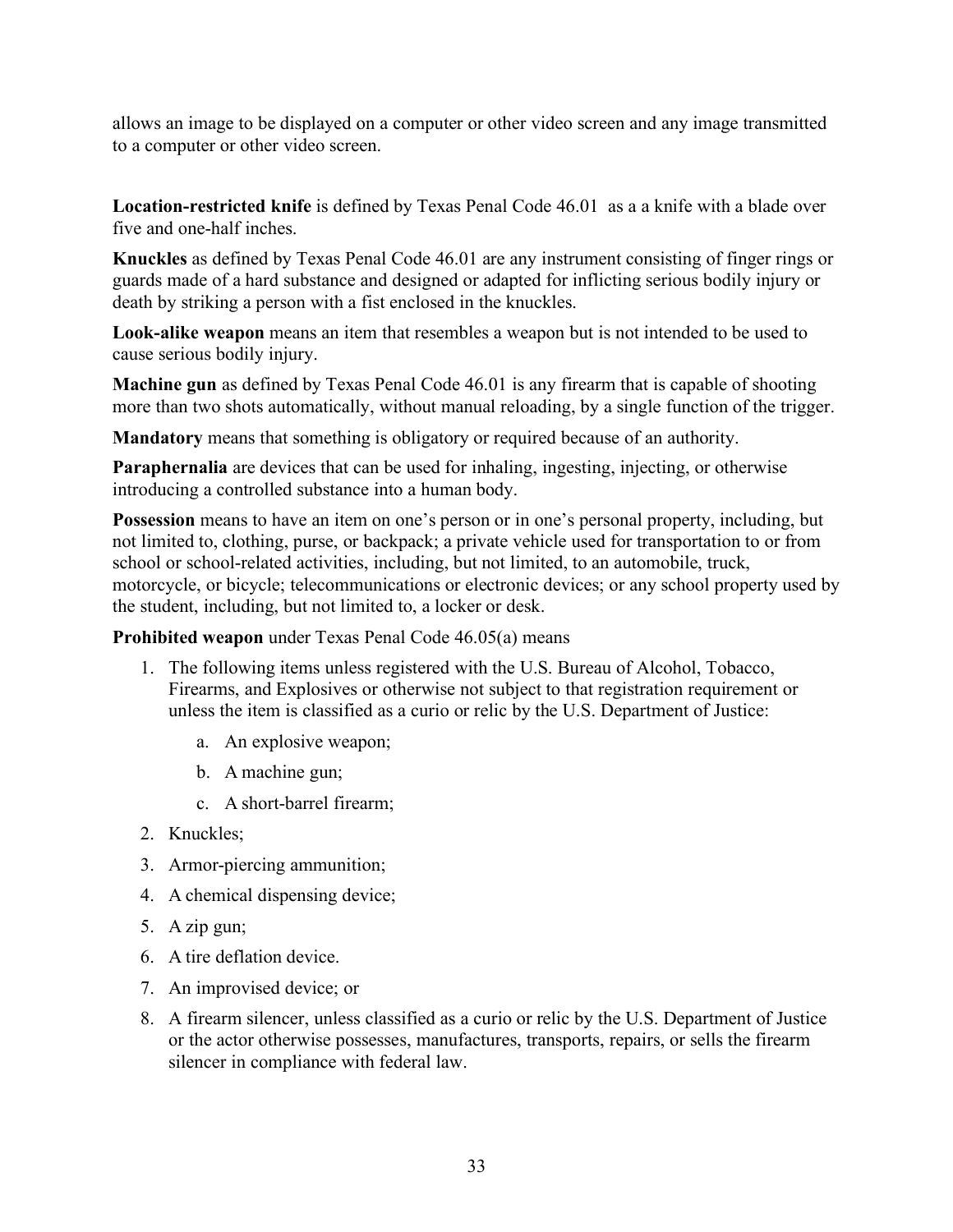**Public Lewdness** is defined by Texas Penal Code 21.07 as an offense that occurs when a person knowingly engages in an act of sexual intercourse, deviate sexual intercourse, or sexual contact in a public place or, if not in a public place, is reckless about whether another is present who will be offended or alarmed by the act.

**Public school fraternity, sorority, secret society, or gang** means an organization composed wholly or in part of students that seeks to perpetuate itself by taking additional members from the students enrolled in school based on a decision of its membership rather than on the free choice of a qualified student. Educational organizations listed in Section 37.121(d) of the Education Code are excepted from this definition.

**Reasonable belief** is a determination made by the superintendent or designee using all available information, including the information furnished under Article 15.27 of the Code of Criminal Procedure.

**Self-defense** is the use of force against another to the degree a person reasonably believes the force is immediately necessary to protect himself or herself.

#### **Serious misbehavior** means:

- 1. Deliberate violent behavior that poses a direct threat to the health or safety of others;
- 2. Extortion, meaning the gaining of money or other property by force or threat;
- 3. Conduct that constitutes coercion, as defined by Section 1.07, Texas Penal Code; or
- 4. Conduct that constitutes the offense of:
	- a. Public lewdness under Section 21.07, Texas Penal Code;
	- b. Indecent exposure under Section 21.08; Texas Penal Code;
	- c. Criminal mischief under Section 28.03, Texas Penal Code;
	- d. Personal hazing under Section 37.152, Education Code; or
	- e. Harassment under Section 42.07(a)(1), Texas Penal Code, of a student or district employee.

**Serious or persistent misbehavior** includes, but is not limited to:

- Behavior that is grounds for permissible expulsion or mandatory DAEP placement.
- Behavior identified by the district as grounds for discretionary DAEP placement.
- Actions or demonstrations that substantially disrupt or materially interfere with school activities.
- Refusal to attempt or complete school work as assigned.
- Insubordination.
- Profanity, vulgar language, or obscene gestures.
- Leaving school grounds without permission.
- Falsification of records, passes, or other school-related documents.
- Refusal to accept discipline assigned by the teacher or principal.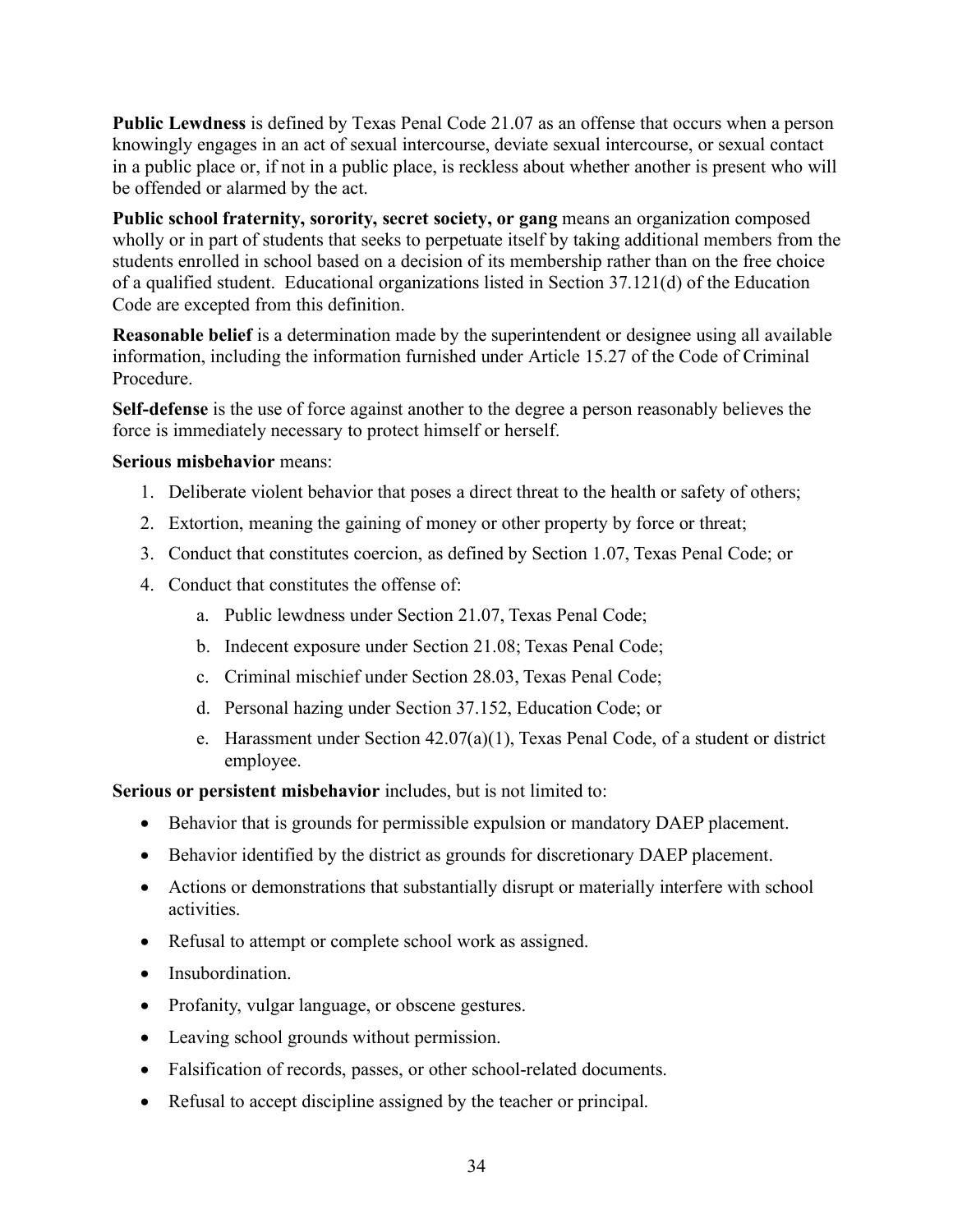**Short-barrel firearm** is defined by Texas Penal Code 46.01 as a rifle with a barrel length of less than 16 inches or a shotgun with a barrel length of less than 18 inches, or any weapon made from a rifle or shotgun that, as altered, has an overall length of less than 26 inches.

**Terroristic threat** is defined by Texas Penal Code 22.07 as a threat of violence to any person or property with intent to:

- 1. Cause a reaction of any type by an official or volunteer agency organized to deal with emergencies;
- 2. Place any person in fear of imminent serious bodily injury;
- 3. Prevent or interrupt the occupation or use of a building; room, place of assembly, or place to which the public has access; place of employment or occupation; aircraft, automobile, or other form of conveyance; or other public place;
- 4. Cause impairment or interruption of public communications; public transportation; public water, gas, or power supply; or other public service;
- 5. Place the public or a substantial group of the public in fear of serious bodily injury; or
- 6. Influence the conduct or activities of a branch or agency of the federal government, the state, or a political subdivision of the state (including the district).

**Tire deflation device** is defined in part by Section 46.01 of the Texas Penal Code as a device, including a caltrop or spike strip, that, when driven over, impedes or stops the movement of a wheeled vehicle by puncturing one or more of the vehicle's tires.

**Title 5 felonies** are those crimes listed in Title 5 of the Texas Penal Code that involve injury to a person and may include:

- Murder, manslaughter, or homicide under Sections 19.02, .05, Texas Penal Code;
- Kidnapping, under Section 20.03, Texas Penal Code;
- Trafficking of persons, under Section 20A.02, Texas Penal Code;
- Smuggling or continuous smuggling of persons, under Sections 20.05 .06, Texas Penal Code;
- Assault, under Section 22.01, Texas Penal Code;
- Aggravated assault, under Section 22.02, Texas Penal Code;
- Sexual assault, under Section 22.011, Texas Penal Code;
- Aggravated sexual assault.under Section 22.021, Texas Penal Code;
- Unlawful restraint, under Section 20.02, Texas Penal Code;
- Continuous sexual abuse of a young child or children under Section 21.02, Texas Penal Code;
- Bestiality under Section 21.09, Texas Penal Code;
- Improper relationship between educator and student under Section 21.12, Texas Penal Code;